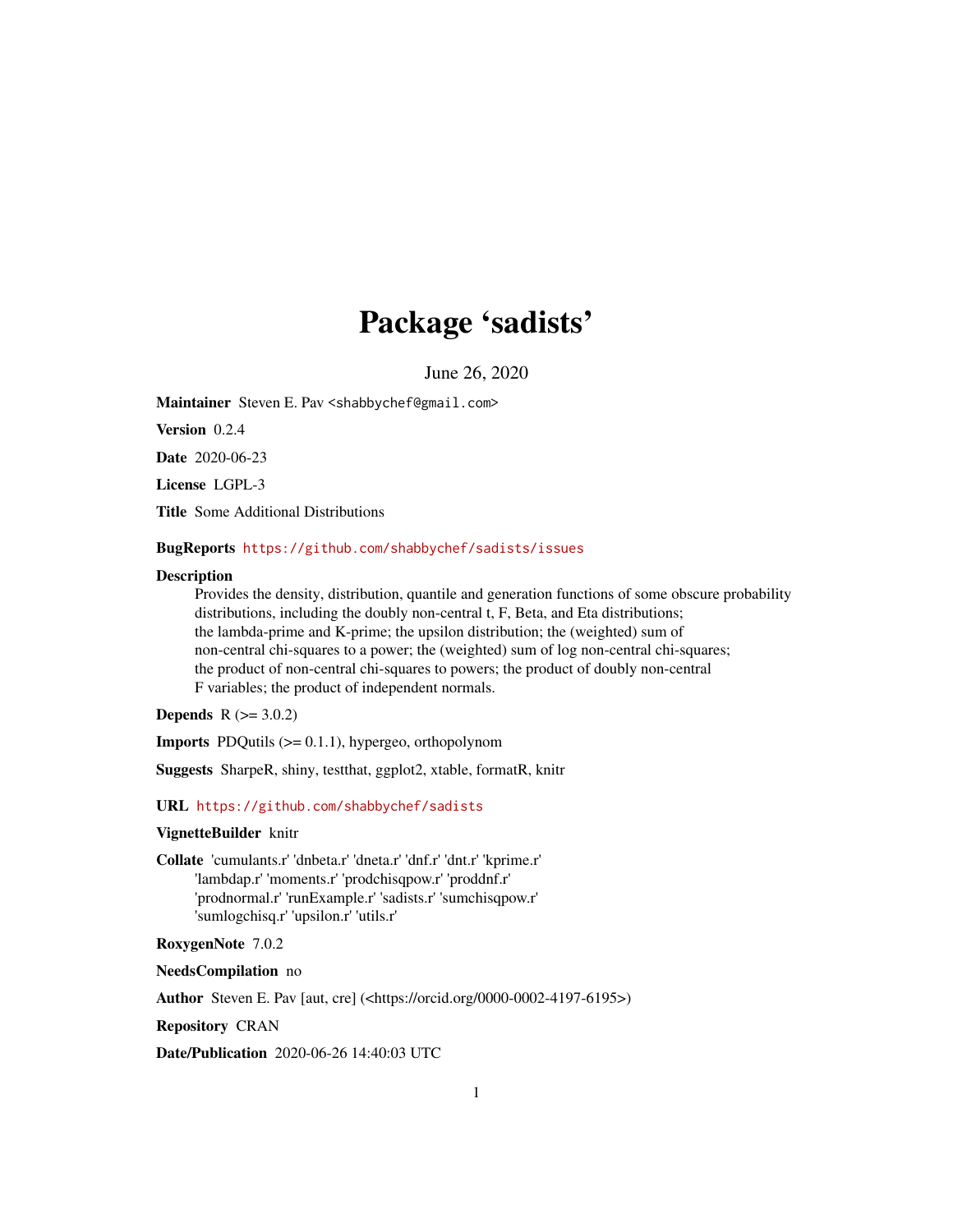# <span id="page-1-0"></span>R topics documented:

| Index | 30 |
|-------|----|
|       |    |
|       |    |
|       |    |
|       |    |
|       |    |
|       |    |
|       |    |
|       |    |
|       |    |
|       |    |
|       |    |
|       |    |
|       |    |
|       |    |
|       |    |

dnbeta *The doubly non-central Beta distribution.*

# <span id="page-1-1"></span>Description

Density, distribution function, quantile function and random generation for the doubly non-central Beta distribution.

# Usage

```
ddnbeta(x, df1, df2, ncp1, ncp2, log = FALSE, order.max=6)
pdnbeta(q, df1, df2, ncp1, ncp2, lower.tail = TRUE, log.p = FALSE, order.max=6)
qdnbeta(p, df1, df2, ncp1, ncp2, lower.tail = TRUE, log.p = FALSE, order.max=6)
rdnbeta(n, df1, df2, ncp1, ncp2)
```
# Arguments

| x, q       | vector of quantiles.                                                                                                         |
|------------|------------------------------------------------------------------------------------------------------------------------------|
| df1, df2   | the degrees of freedom for the numerator and denominator. We do <i>not</i> recycle<br>these versus the $x, q, p, n$ .        |
| ncp1, ncp2 | the non-centrality parameters for the numerator and denominator. We do <i>not</i><br>recycle these versus the $x, q, p, n$ . |
| log        | logical; if TRUE, densities f are given as $log(f)$ .                                                                        |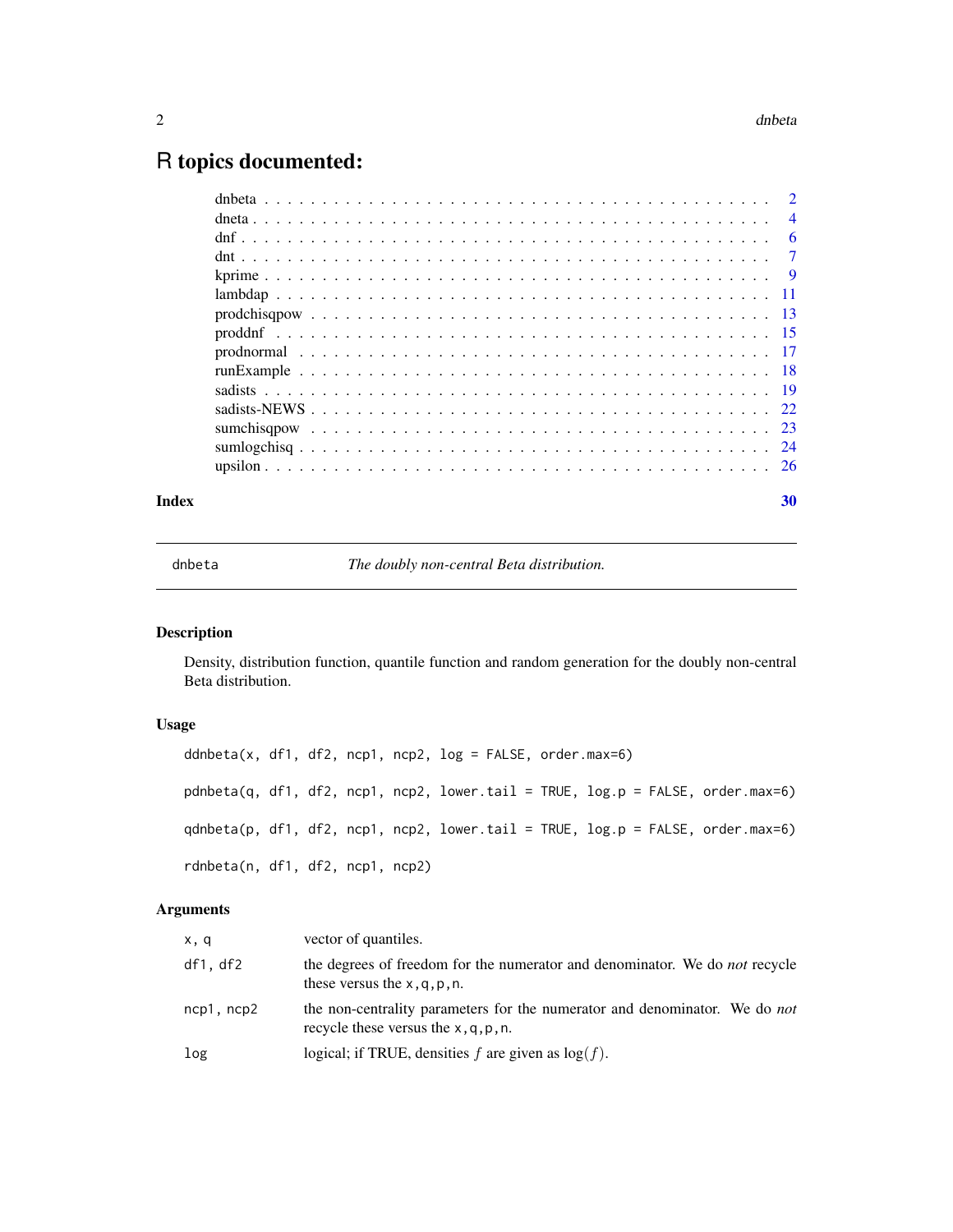#### <span id="page-2-0"></span>dnbeta 3

| order.max  | the order to use in the approximate density, distribution, and quantile computa-<br>tions, via the Gram-Charlier, Edeworth, or Cornish-Fisher expansion. |
|------------|----------------------------------------------------------------------------------------------------------------------------------------------------------|
| р          | vector of probabilities.                                                                                                                                 |
| n          | number of observations.                                                                                                                                  |
| log.p      | logical; if TRUE, probabilities p are given as $log(p)$ .                                                                                                |
| lower.tail | logical; if TRUE (default), probabilities are $P[X \le x]$ , otherwise, $P[X > x]$ .                                                                     |

# Details

Suppose  $x_i \sim \chi^2(\delta_i, \nu_i)$  be independent non-central chi-squares for  $i = 1, 2$ . Then

$$
Y = \frac{x_1}{x_1 + x_2}
$$

takes a doubly non-central Beta distribution with degrees of freedom  $\nu_1, \nu_2$  and non-centrality parameters  $\delta_1, \delta_2$ .

# Value

ddnbeta gives the density, pdnbeta gives the distribution function, qdnbeta gives the quantile function, and rdnbeta generates random deviates.

Invalid arguments will result in return value NaN with a warning.

# Note

The PDF, CDF, and quantile function are approximated, via the Edgeworth or Cornish Fisher approximations, which may not be terribly accurate in the tails of the distribution. You are warned.

The distribution parameters are *not* recycled with respect to the x,p,q or n parameters, for, respectively, the density, distribution, quantile and generation functions. This is for simplicity of implementation and performance. It is, however, in contrast to the usual R idiom for dpqr functions.

#### Author(s)

Steven E. Pav <shabbychef@gmail.com>

# See Also

(doubly non-central) F distribution functions, ddnf, pdnf, qdnf, rdnf.

## Examples

```
rv <- rdnbeta(500, df1=100,df2=500,ncp1=1.5,ncp2=12)
d1 <- ddnbeta(rv, df1=100,df2=500,ncp1=1.5,ncp2=12)
plot(rv,d1)
p1 <- ddnbeta(rv, df1=100,df2=500,ncp1=1.5,ncp2=12)
```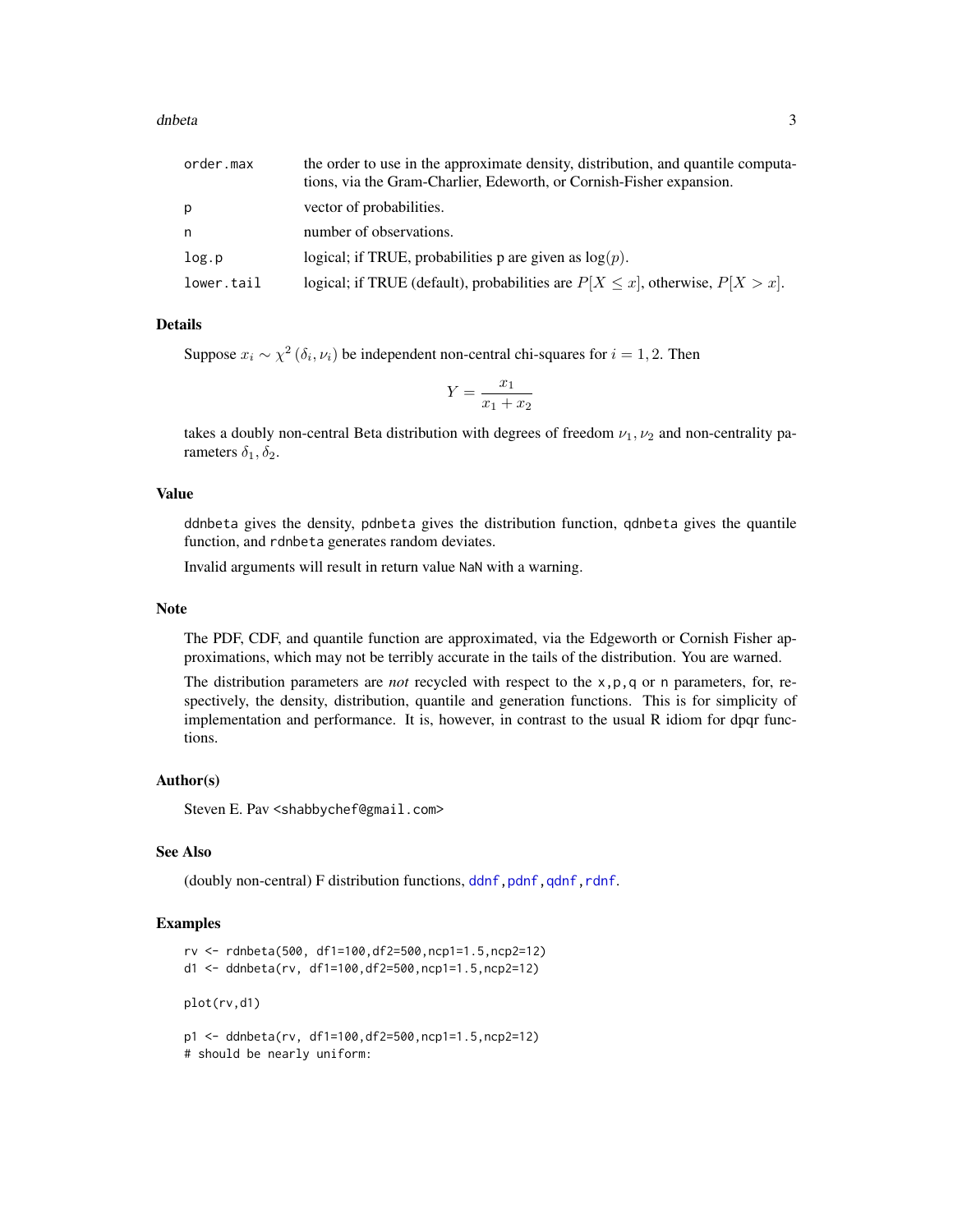```
plot(ecdf(p1))
q1 <- qdnbeta(ppoints(length(rv)), df1=100,df2=500,ncp1=1.5,ncp2=12)
qqplot(x=rv,y=q1)
```
dneta *The doubly non-central Eta distribution.*

# Description

Density, distribution function, quantile function and random generation for the doubly non-central Eta distribution.

# Usage

```
ddneta(x, df, ncp1, ncp2, log = FALSE, order.max=6)pdneta(q, df, ncp1, ncp2, lower.tail = TRUE, log.p = FALSE, order.max=6)
qdneta(p, df, ncp1, ncp2, lower.tail = TRUE, log.p = FALSE, order.max=6)
rdneta(n, df, ncp1, ncp2)
```
# Arguments

| x, q            | vector of quantiles.                                                                                                                                                                                      |
|-----------------|-----------------------------------------------------------------------------------------------------------------------------------------------------------------------------------------------------------|
| df              | the degrees of freedom for the denominator chi square. We do <i>not</i> recycle this<br>versus the $x, q, p, n$ .                                                                                         |
| $ncp1$ , $ncp2$ | the non-centrality parameters for the numerator and denominator. We do <i>not</i><br>recycle these versus the $x, q, p, n$ . Note that the sign of ncp1 is important, while<br>ncp2 must be non-negative. |
| log             | logical; if TRUE, densities f are given as $log(f)$ .                                                                                                                                                     |
| order.max       | the order to use in the approximate density, distribution, and quantile computa-<br>tions, via the Gram-Charlier, Edeworth, or Cornish-Fisher expansion.                                                  |
| p               | vector of probabilities.                                                                                                                                                                                  |
| n               | number of observations.                                                                                                                                                                                   |
| log.p           | logical; if TRUE, probabilities p are given as $log(p)$ .                                                                                                                                                 |
| lower.tail      | logical; if TRUE (default), probabilities are $P[X \le x]$ , otherwise, $P[X > x]$ .                                                                                                                      |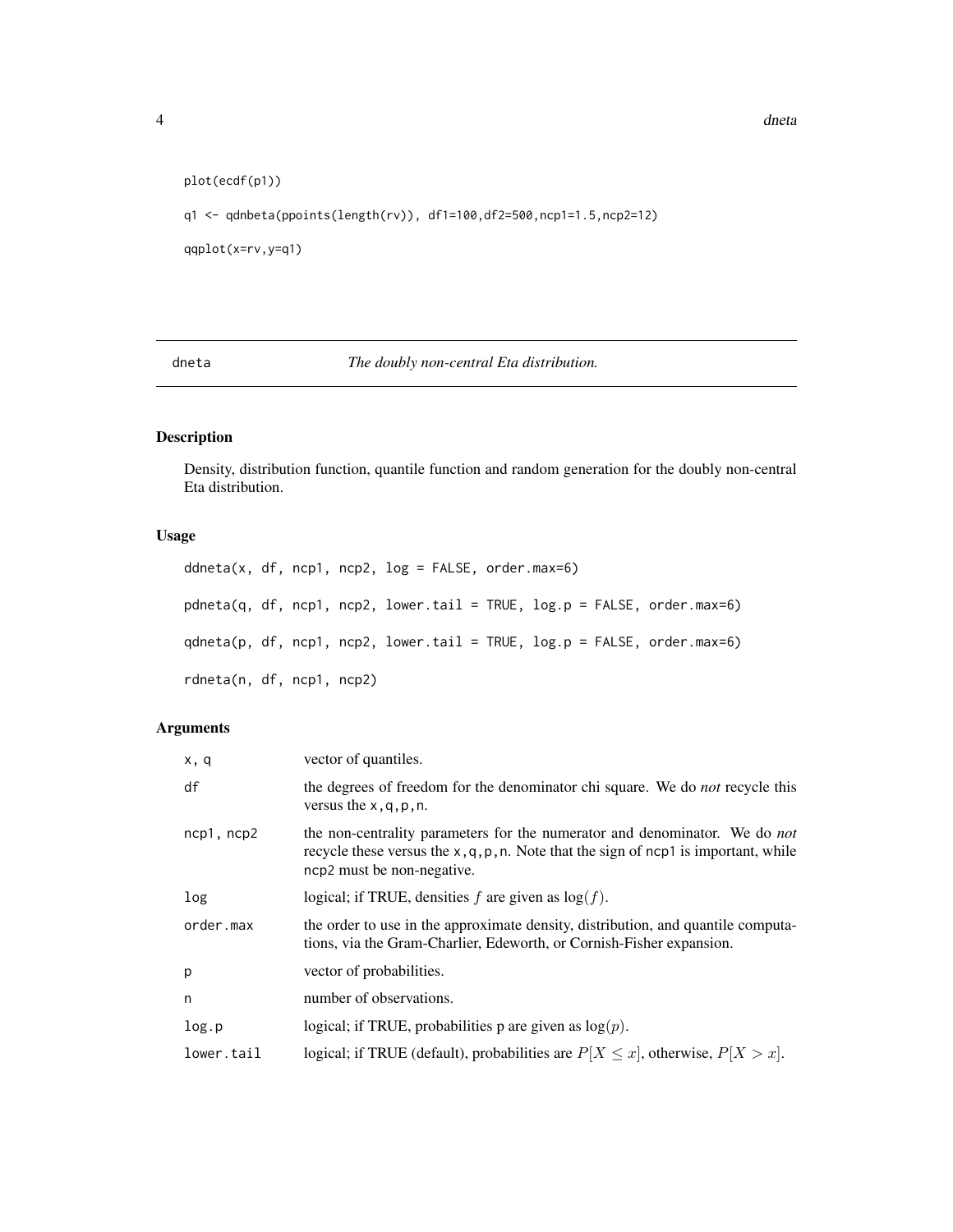<span id="page-4-0"></span>dneta 5

## Details

Suppose Z is a normal with mean  $\delta_1$ , and standard deviation 1, independent of  $X \sim \chi^2(\delta_2, \nu_2)$ , a non-central chi-square with  $\nu_2$  degrees of freedom and non-centrality parameter  $\delta_2$ . Then

$$
Y = \frac{Z}{\sqrt{Z^2 + X}}
$$

takes a doubly non-central Eta distribution with  $\nu_2$  degrees of freedom and non-centrality parameters  $\delta_1, \delta_2$ . The *square* of a doubly non-central Eta is a doubly non-central Beta variate.

# Value

ddneta gives the density, pdneta gives the distribution function, qdneta gives the quantile function, and rdneta generates random deviates.

Invalid arguments will result in return value NaN with a warning.

#### Note

The PDF, CDF, and quantile function are approximated, via the Edgeworth or Cornish Fisher approximations, which may not be terribly accurate in the tails of the distribution. You are warned.

The distribution parameters are *not* recycled with respect to the x,p,q or n parameters, for, respectively, the density, distribution, quantile and generation functions. This is for simplicity of implementation and performance. It is, however, in contrast to the usual R idiom for dpqr functions.

#### Author(s)

Steven E. Pav <shabbychef@gmail.com>

# See Also

(doubly non-central) t distribution functions, ddnt, pdnt, qdnt, rdnt.

(doubly non-central) Beta distribution functions, ddnbeta, pdnbeta, qdnbeta, rdnbeta.

#### Examples

```
rv <- rdneta(500, df=100,ncp1=1.5,ncp2=12)
d1 <- ddneta(rv, df=100,ncp1=1.5,ncp2=12)
```
plot(rv,d1)

p1 <- ddneta(rv, df=100,ncp1=1.5,ncp2=12) # should be nearly uniform:

plot(ecdf(p1))

q1 <- qdneta(ppoints(length(rv)), df=100,ncp1=1.5,ncp2=12)

qqplot(x=rv,y=q1)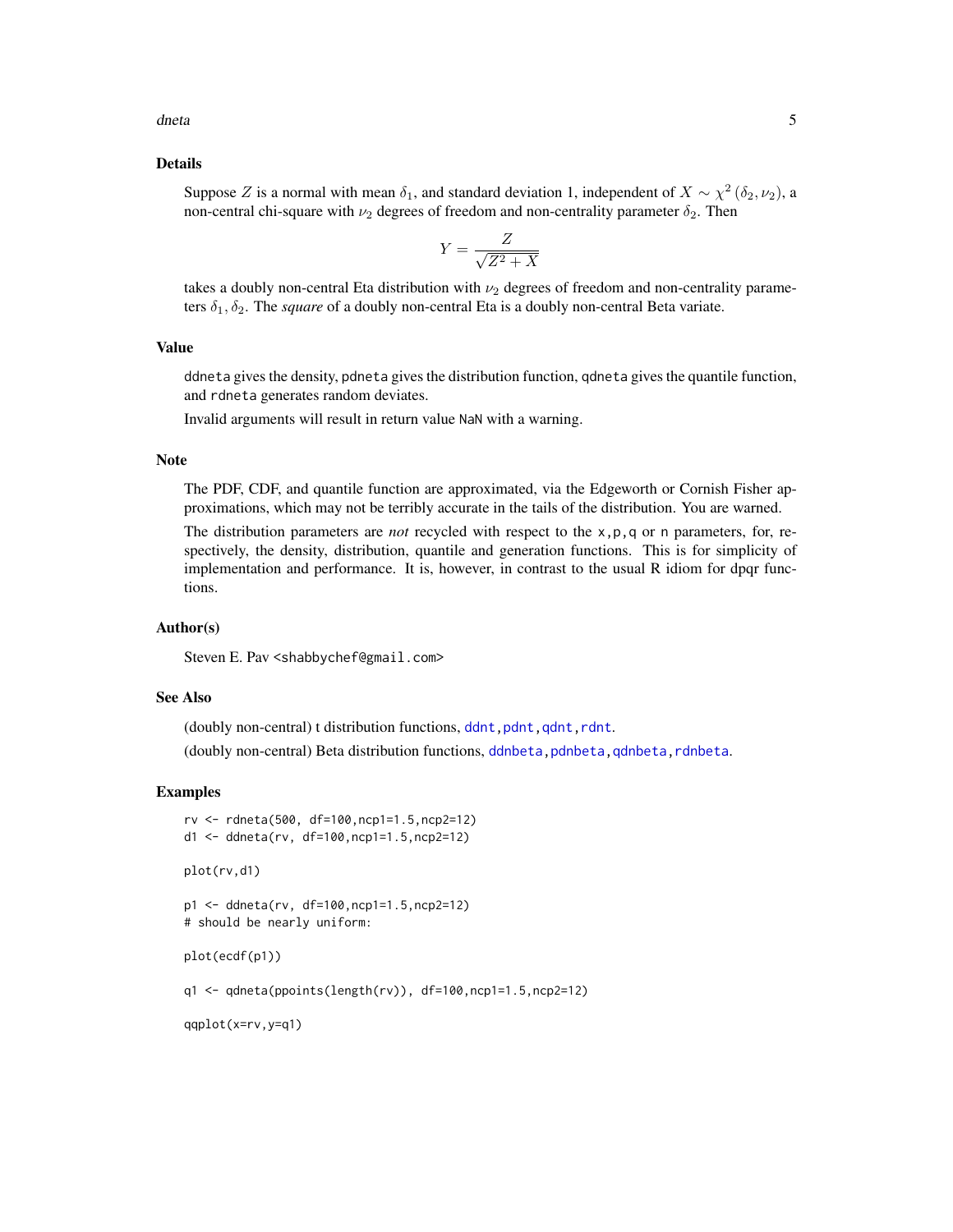# <span id="page-5-1"></span><span id="page-5-0"></span>Description

Density, distribution function, quantile function and random generation for the doubly non-central F distribution.

# Usage

```
ddnf(x, df1, df2, ncp1, ncp2, log = FALSE, order.max=6)
pdnf(q, df1, df2, ncp1, ncp2, lower.tail = TRUE, log.p = FALSE, order.max=6)
qdnf(p, df1, df2, ncp1, ncp2, lower.tail = TRUE, log.p = FALSE, order.max=6)
rdnf(n, df1, df2, ncp1, ncp2)
```
# Arguments

| x, q       | vector of quantiles.                                                                                                                                     |
|------------|----------------------------------------------------------------------------------------------------------------------------------------------------------|
| df1, df2   | the degrees of freedom for the numerator and denominator. We do <i>not</i> recycle<br>these versus the $x, q, p, n$ .                                    |
| ncp1, ncp2 | the non-centrality parameters for the numerator and denominator. We do <i>not</i><br>recycle these versus the $x, q, p, n$ .                             |
| log        | logical; if TRUE, densities f are given as $log(f)$ .                                                                                                    |
| order.max  | the order to use in the approximate density, distribution, and quantile computa-<br>tions, via the Gram-Charlier, Edeworth, or Cornish-Fisher expansion. |
| p          | vector of probabilities.                                                                                                                                 |
| n          | number of observations.                                                                                                                                  |
| log.p      | logical; if TRUE, probabilities p are given as $log(p)$ .                                                                                                |
| lower.tail | logical; if TRUE (default), probabilities are $P[X \le x]$ , otherwise, $P[X > x]$ .                                                                     |

# Details

Suppose  $x_i \sim \chi^2(\delta_i, \nu_i)$  be independent non-central chi-squares for  $i = 1, 2$ . Then

$$
Y = \frac{x_1/\nu_1}{x_2/\nu_2}
$$

takes a doubly non-central F distribution with degrees of freedom  $\nu_1, \nu_2$  and non-centrality parameters  $\delta_1, \delta_2$ .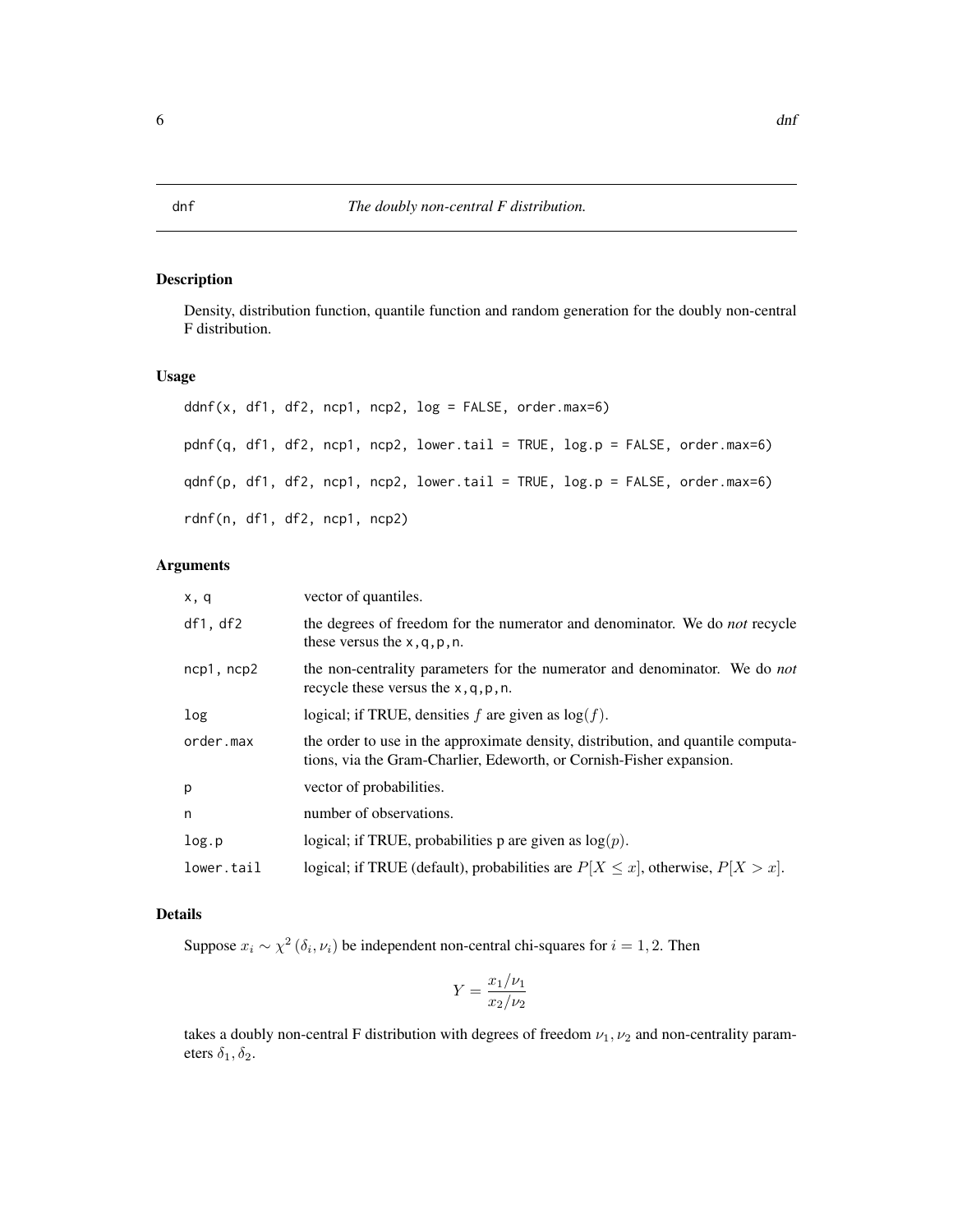# <span id="page-6-0"></span>Value

ddnf gives the density, pdnf gives the distribution function, qdnf gives the quantile function, and rdnf generates random deviates.

Invalid arguments will result in return value NaN with a warning.

# Note

The PDF, CDF, and quantile function are approximated, via the Edgeworth or Cornish Fisher approximations, which may not be terribly accurate in the tails of the distribution. You are warned.

The distribution parameters are *not* recycled with respect to the x,p,q or n parameters, for, respectively, the density, distribution, quantile and generation functions. This is for simplicity of implementation and performance. It is, however, in contrast to the usual R idiom for dpqr functions.

#### Author(s)

Steven E. Pav <shabbychef@gmail.com>

# See Also

(singly non-central) F distribution functions,  $df,pf,qf,rf$ .

#### Examples

```
rv <- rdnf(500, df1=100,df2=500,ncp1=1.5,ncp2=12)
d1 <- ddnf(rv, df1=100,df2=500,ncp1=1.5,ncp2=12)
plot(rv,d1)
p1 <- ddnf(rv, df1=100,df2=500,ncp1=1.5,ncp2=12)
# should be nearly uniform:
plot(ecdf(p1))
q1 <- qdnf(ppoints(length(rv)), df1=100,df2=500,ncp1=1.5,ncp2=12)
```
qqplot(x=rv,y=q1)

dnt *The doubly non-central t distribution.*

# <span id="page-6-1"></span>Description

Density, distribution function, quantile function and random generation for the doubly non-central t distribution.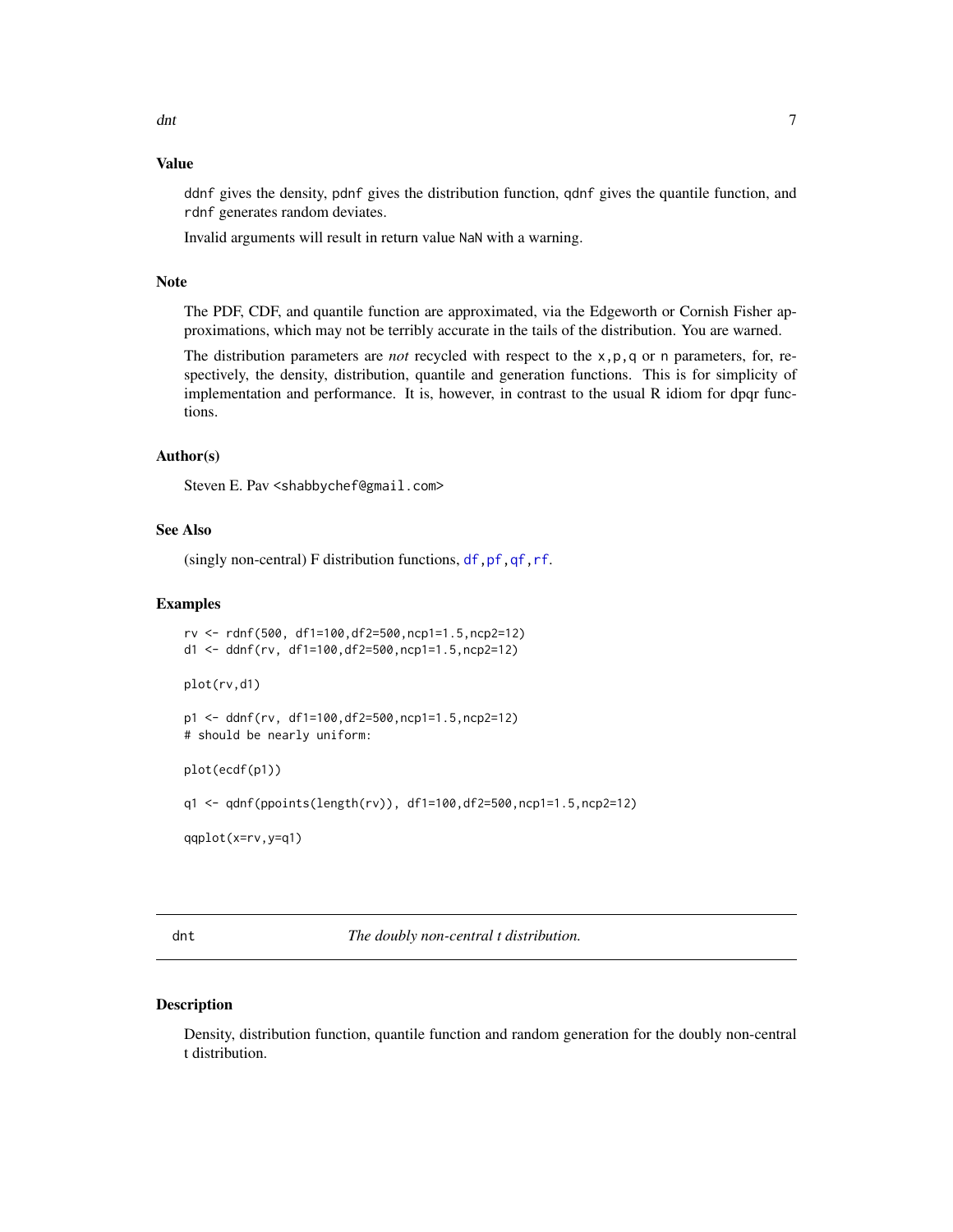# Usage

```
ddnt(x, df, ncp1, ncp2, log = FALSE, order.max=6)pdnt(q, df, ncp1, ncp2, lower.tail = TRUE, log.p = FALSE, order.max=6)
qdnt(p, df, ncp1, ncp2, lower.tail = TRUE, log.p = FALSE, order.max=6)
rdnt(n, df, ncp1, ncp2)
```
#### Arguments

| vector of quantiles.                                                                                                                                       |
|------------------------------------------------------------------------------------------------------------------------------------------------------------|
| the degrees of freedom for the denominator, $\nu$ . We do <i>not</i> recycle these versus<br>the $x, q, p, n$ .                                            |
| the non-centrality parameters for the numerator and denominator, respectively,<br>$\mu$ and $\theta$ We do <i>not</i> recycle these versus the x, q, p, n. |
| logical; if TRUE, densities $f$ are given as $log(f)$ .                                                                                                    |
| the order to use in the approximate density, distribution, and quantile computa-<br>tions, via the Gram-Charlier, Edeworth, or Cornish-Fisher expansion.   |
| vector of probabilities.                                                                                                                                   |
| number of observations.                                                                                                                                    |
| logical; if TRUE, probabilities p are given as $log(p)$ .                                                                                                  |
| logical; if TRUE (default), probabilities are $P[X \le x]$ , otherwise, $P[X > x]$ .                                                                       |
|                                                                                                                                                            |

# Details

Let  $Z \sim \mathcal{N}(\mu, 1)$  independently of  $X \sim \chi^2(\theta, \nu)$ . The random variable

$$
T = \frac{Z}{\sqrt{X/\nu}}
$$

takes a *doubly non-central t distribution* with parameters  $\nu, \mu, \theta$ .

# Value

ddnt gives the density, pdnt gives the distribution function, qdnt gives the quantile function, and rdnt generates random deviates.

Invalid arguments will result in return value NaN with a warning.

# Note

The PDF, CDF, and quantile function are approximated, via the Edgeworth or Cornish Fisher approximations, which may not be terribly accurate in the tails of the distribution. You are warned.

The distribution parameters are *not* recycled with respect to the x,p,q or n parameters, for, respectively, the density, distribution, quantile and generation functions. This is for simplicity of implementation and performance. It is, however, in contrast to the usual R idiom for dpqr functions.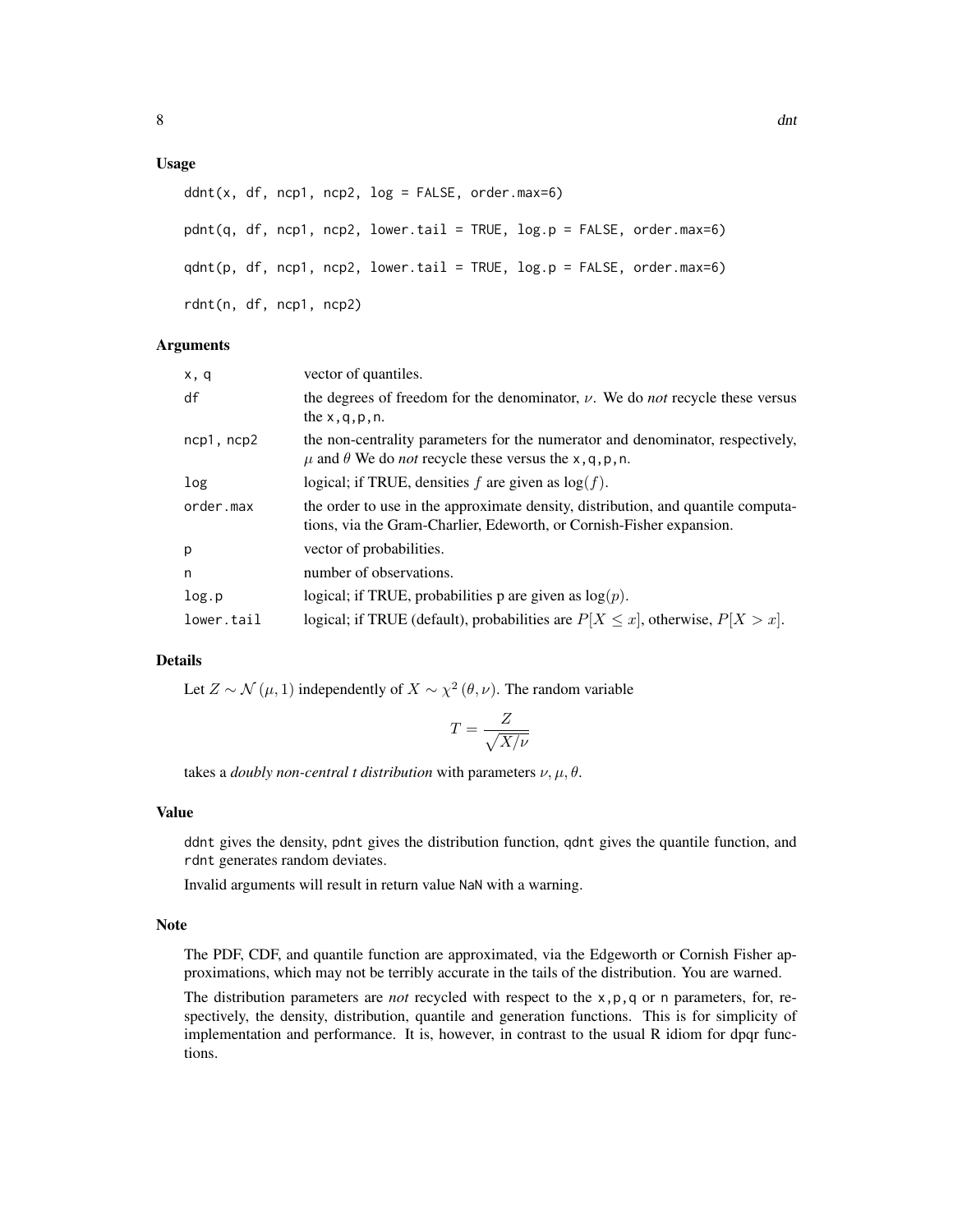#### <span id="page-8-0"></span>kprime to the second second second second second second second second second second second second second second second second second second second second second second second second second second second second second secon

# Author(s)

Steven E. Pav <shabbychef@gmail.com>

# References

Krishnan, Marakatha. "Series Representations of the Doubly Noncentral t-Distribution." Journal of the American Statistical Association 63, no. 323 (1968): 1004-1012.

# See Also

t distribution functions, [dt,pt,qt,rt](#page-0-0)

# Examples

```
rvs <- rdnt(128, 20, 1, 1)
dvs <- ddnt(rvs, 20, 1, 1)
pvs.H0 <- pdnt(rvs, 20, 0, 1)
pvs.HA <- pdnt(rvs, 20, 1, 1)
plot(ecdf(pvs.H0))
plot(ecdf(pvs.HA))
# compare to singly non-central
dv1 <- ddnt(1, df=10, ncp1=5, ncp2=0, log=FALSE)
dv2 <- dt(1, df=10, ncp=5, log=FALSE)
pv1 <- pdnt(1, df=10, ncp1=5, ncp2=0, log.p=FALSE)
pv11 <- pdnt(1, df=10, ncp1=5, ncp2=0.001, log.p=FALSE)
v2 <- pt(1, df=10, ncp=5, log.p=FALSE)
q1 <- qdnt(pv1, df=10, ncp1=5, ncp2=0, log.p=FALSE)
```
kprime *The K prime distribution.*

#### <span id="page-8-1"></span>Description

Density, distribution function, quantile function and random generation for the K prime distribution.

#### Usage

dkprime(x, v1, v2, a,  $b = 1$ , order.max=6,  $log = FALSE$ )  $phprime(q, v1, v2, a, b = 1, order.max=6, lower$  $.tail = TRUE, log.p = FALSE)$  $qkprime(p, v1, v2, a, b = 1, order.max=6, lower.tail = TRUE, log.p = FALSE)$  $rkprime(n, v1, v2, a, b = 1)$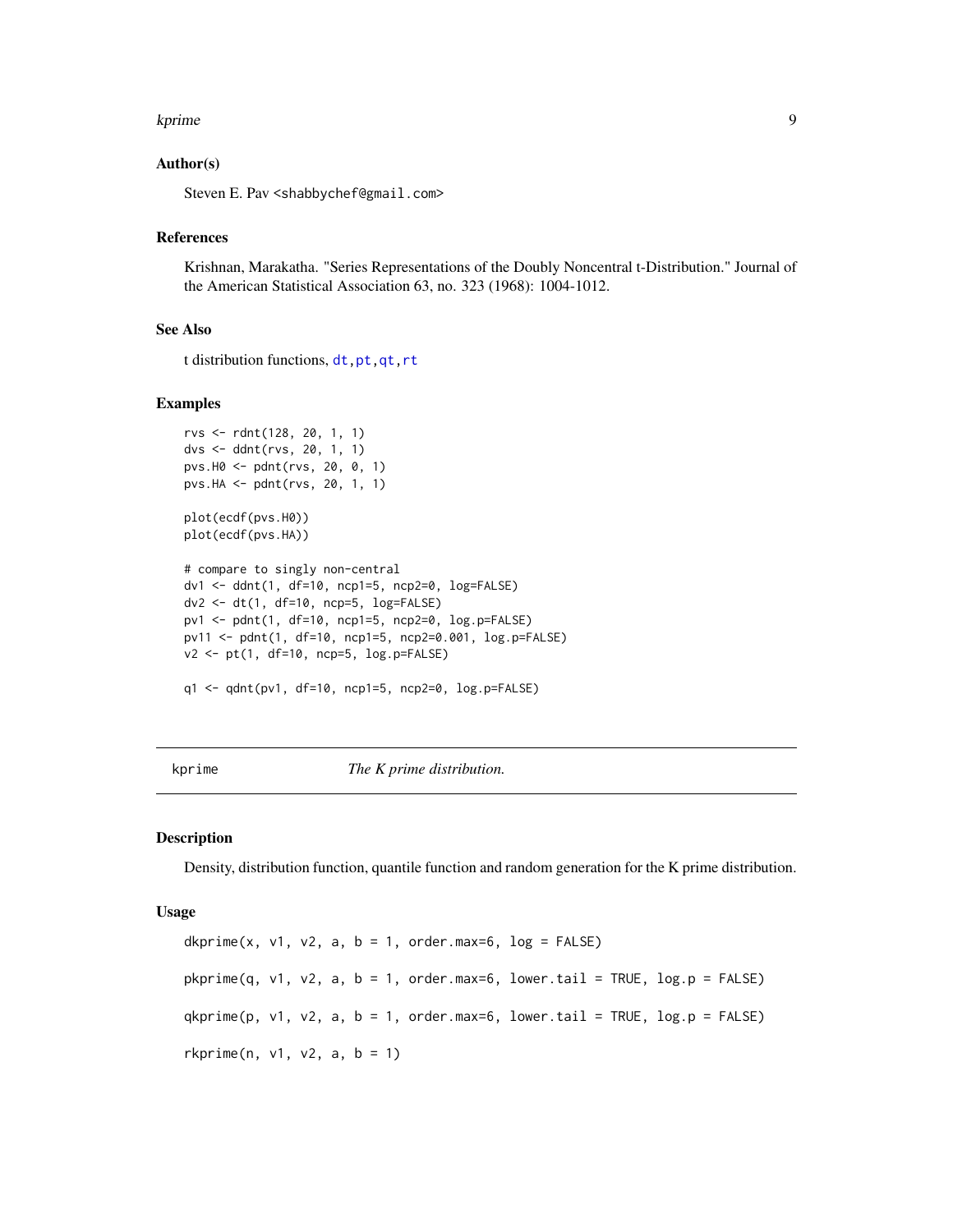#### Arguments

| x, q           | vector of quantiles.                                                                                                                                                      |
|----------------|---------------------------------------------------------------------------------------------------------------------------------------------------------------------------|
| v <sub>1</sub> | the degrees of freedom in the numerator chisquare. When (positive) infinite,                                                                                              |
|                | we recover a non-central t distribution with v2 degrees of freedom and non-<br>centrality parameter a, scaled by b. This is not recycled against the $x, q, p, n$ .       |
| v <sub>2</sub> | the degrees of freedom in the denominator chisquare. When equal to infinity, we<br>recover the Lambda prime distribution. This is not recycled against the $x, q, p, n$ . |
| a              | the non-centrality scaling parameter. When equal to zero, we recover the (cen-<br>tral) t distribution. This is not recycled against the $x, q, p, n$ .                   |
| h              | the scaling parameter. This is not recycled against the $x, q, p, n$ .                                                                                                    |
| order.max      | the order to use in the approximate density, distribution, and quantile computa-<br>tions, via the Gram-Charlier, Edeworth, or Cornish-Fisher expansion.                  |
| log            | logical; if TRUE, densities f are given as $log(f)$ .                                                                                                                     |
| p              | vector of probabilities.                                                                                                                                                  |
| n              | number of observations.                                                                                                                                                   |
| log.p          | logical; if TRUE, probabilities p are given as $log(p)$ .                                                                                                                 |
| lower.tail     | logical; if TRUE (default), probabilities are $P[X \le x]$ , otherwise, $P[X > x]$ .                                                                                      |

# Details

Suppose 
$$
y \sim \chi^2(\nu_1)
$$
, and  $x \sim t(\nu_2, a\sqrt{y/\nu_1}/b)$ . Then the random variable  
\n
$$
T = bx
$$

takes a K prime distribution with parameters  $\nu_1, \nu_2, a, b$ . In Lecoutre's terminology,  $T \sim K'_{\nu_1,\nu_2}(a,b)$ Equivalently, we can think of

$$
T = \frac{bZ + a\sqrt{\chi_{\nu_1}^2/\nu_1}}{\sqrt{\chi_{\nu_2}^2/\nu_2}}
$$

where  $Z$  is a standard normal, and the normal and the (central) chi-squares are independent of each other. When  $a = 0$  we recover a central t distribution; when  $\nu_1 = \infty$  we recover a rescaled noncentral t distribution; when  $b = 0$ , we get a rescaled square root of a central F distribution; when  $\nu_2 = \infty$ , we recover a Lambda prime distribution.

# Value

dkprime gives the density, pkprime gives the distribution function, qkprime gives the quantile function, and rkprime generates random deviates.

Invalid arguments will result in return value NaN with a warning.

#### Note

The PDF, CDF, and quantile function are approximated, via the Edgeworth or Cornish Fisher approximations, which may not be terribly accurate in the tails of the distribution. You are warned.

The distribution parameters are *not* recycled with respect to the x,p,q or n parameters, for, respectively, the density, distribution, quantile and generation functions. This is for simplicity of implementation and performance. It is, however, in contrast to the usual R idiom for dpqr functions.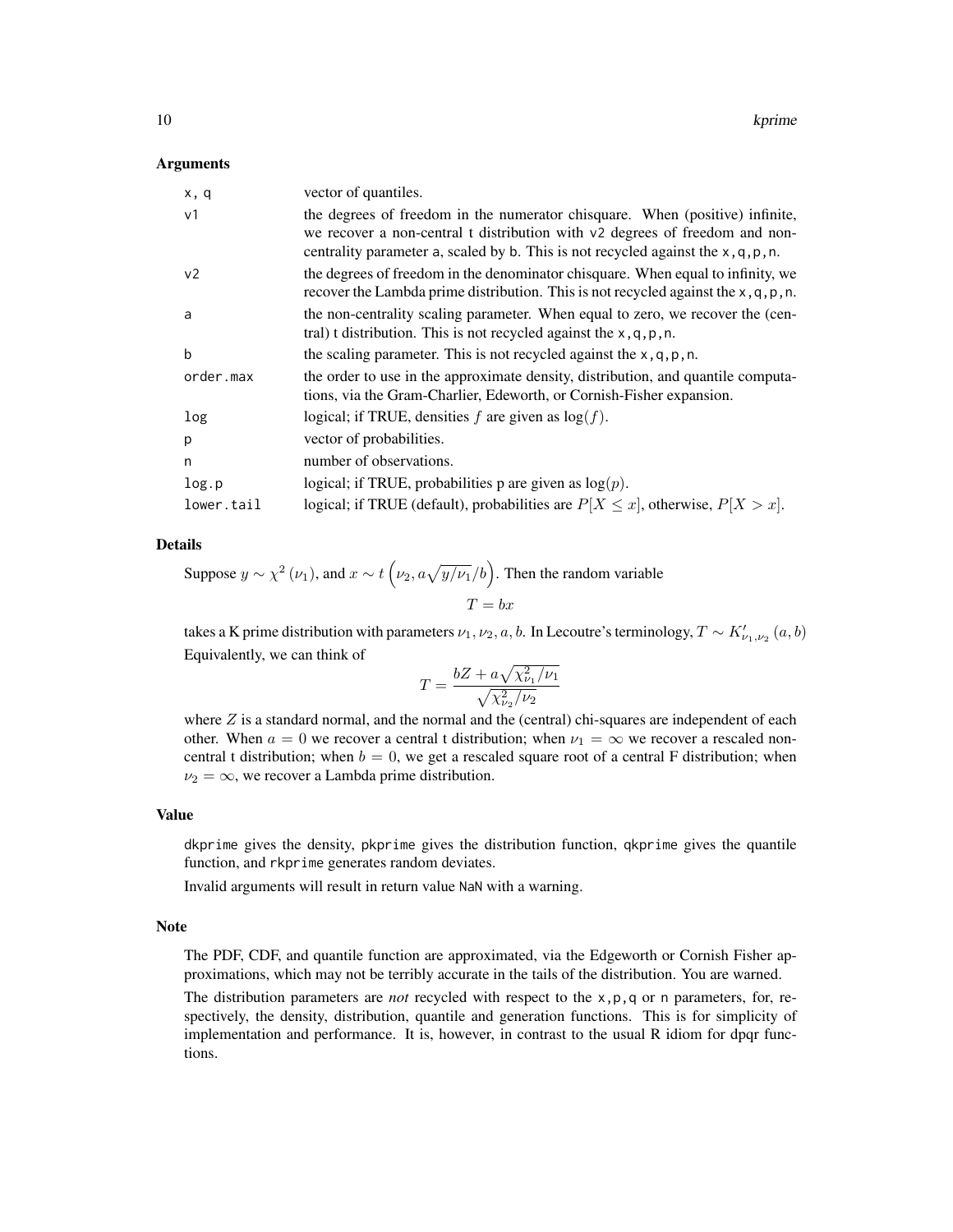#### <span id="page-10-0"></span>lambdap anns anns an 11 an t-Iaraba. Tha anns an t-Iaraba anns an 11 an t-Iaraba anns an 11 an t-Iaraba anns a

# Author(s)

Steven E. Pav <shabbychef@gmail.com>

# References

Lecoutre, Bruno. "Two Useful distributions for Bayesian predictive procedures under normal models." Journal of Statistical Planning and Inference 79, no. 1 (1999): 93-105.

Poitevineau, Jacques, and Lecoutre, Bruno. "Implementing Bayesian predictive procedures: The K-prime and K-square distributions." Computational Statistics and Data Analysis 54, no. 3 (2010): 724-731. <http://arxiv.org/abs/1003.4890v1>

# See Also

t distribution functions, [dt,pt,qt,rt](#page-0-0), lambda prime distribution functions, [dlambdap,plambdap,qlambdap,rlambdap](#page-10-1).

# Examples

```
d1 <- dkprime(1, 50, 20, a=0.01)
d2 <- dkprime(1, 50, 20, a=0.0001)
d3 <- dkprime(1, 50, 20, a=0)
d4 <- dkprime(1, 10000, 20, a=1)
d5 <- dkprime(1, Inf, 20, a=1)
```
lambdap *The lambda prime distribution.*

# <span id="page-10-1"></span>Description

Density, distribution function, quantile function and random generation for the lambda prime distribution.

#### Usage

dlambdap(x, df, t,  $log = FALSE$ , order.max=6)  $plambdap(q, df, t, lower.tail = TRUE, log.p = FALSE, order.max=6)$  $q$ lambdap(p, df, t, lower.tail = TRUE,  $log.p =$  FALSE, order.max=6) rlambdap(n, df, t)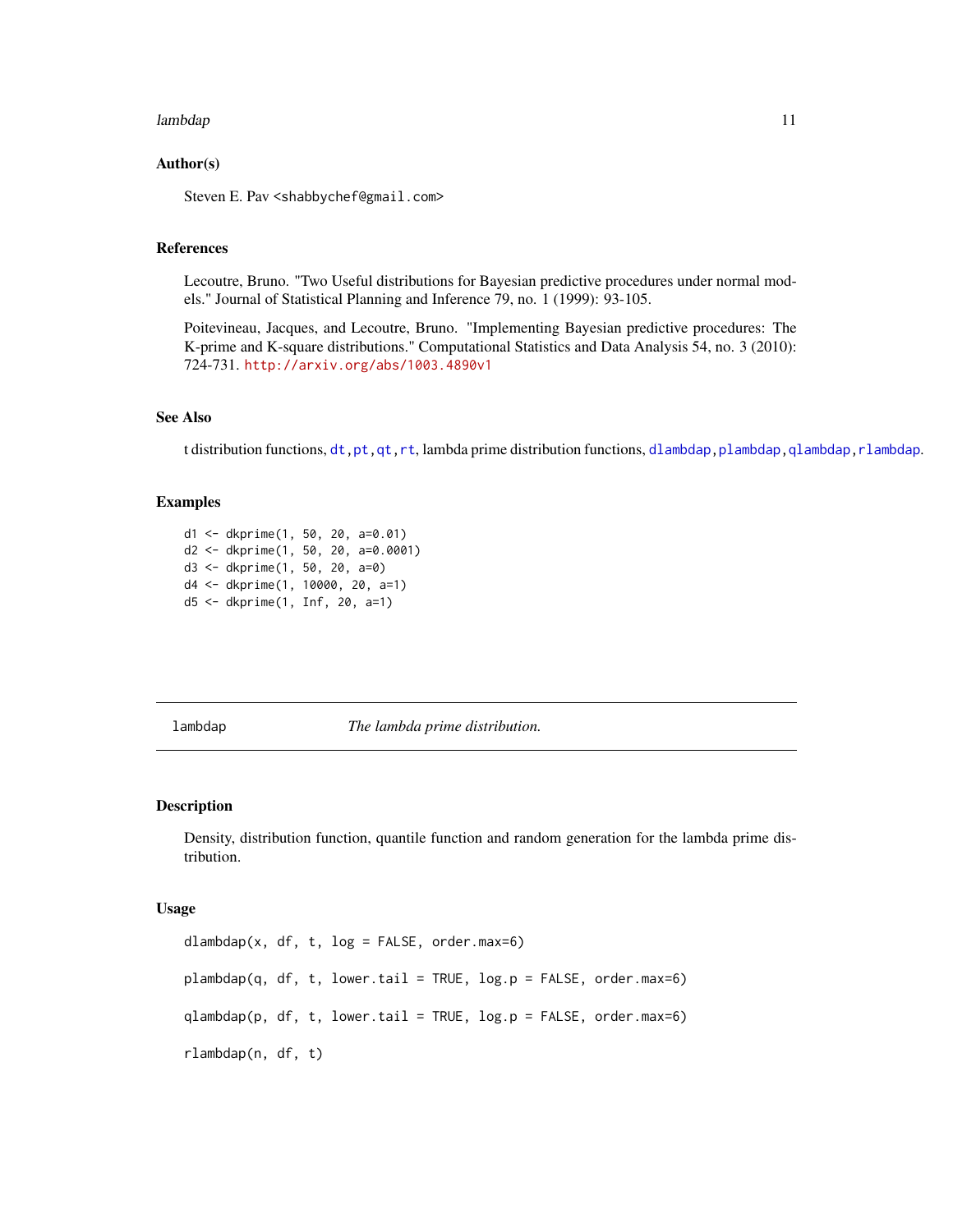#### **Arguments**

| x, q       | vector of quantiles.                                                                                                                                     |
|------------|----------------------------------------------------------------------------------------------------------------------------------------------------------|
| df         | the degrees of freedom in the chi square. This is not recycled against the<br>x, q, p, n.                                                                |
| t          | the scaling parameter on the chi. This is not recycled against the $x, q, p, n$ .                                                                        |
| log        | logical; if TRUE, densities f are given as $log(f)$ .                                                                                                    |
| order.max  | the order to use in the approximate density, distribution, and quantile computa-<br>tions, via the Gram-Charlier, Edeworth, or Cornish-Fisher expansion. |
| p          | vector of probabilities.                                                                                                                                 |
| n          | number of observations.                                                                                                                                  |
| log.p      | logical; if TRUE, probabilities p are given as $log(p)$ .                                                                                                |
| lower.tail | logical; if TRUE (default), probabilities are $P[X \le x]$ , otherwise, $P[X > x]$ .                                                                     |

# Details

Suppose  $y \sim \chi^2(\nu)$ , and Z is a standard normal.

$$
T = Z + t\sqrt{y/\nu}
$$

takes a lambda prime distribution with parameters  $\nu$ , t. A lambda prime random variable can be viewed as a confidence level on a non-central t because

$$
t = \frac{Z' + T}{\sqrt{y/\nu}}
$$

# Value

dlambdap gives the density, plambdap gives the distribution function, qlambdap gives the quantile function, and rlambdap generates random deviates.

Invalid arguments will result in return value NaN with a warning.

#### Note

The PDF, CDF, and quantile function are approximated, via the Edgeworth or Cornish Fisher approximations, which may not be terribly accurate in the tails of the distribution. You are warned.

The distribution parameters are *not* recycled with respect to the x,p,q or n parameters, for, respectively, the density, distribution, quantile and generation functions. This is for simplicity of implementation and performance. It is, however, in contrast to the usual R idiom for dpqr functions.

# Author(s)

Steven E. Pav <shabbychef@gmail.com>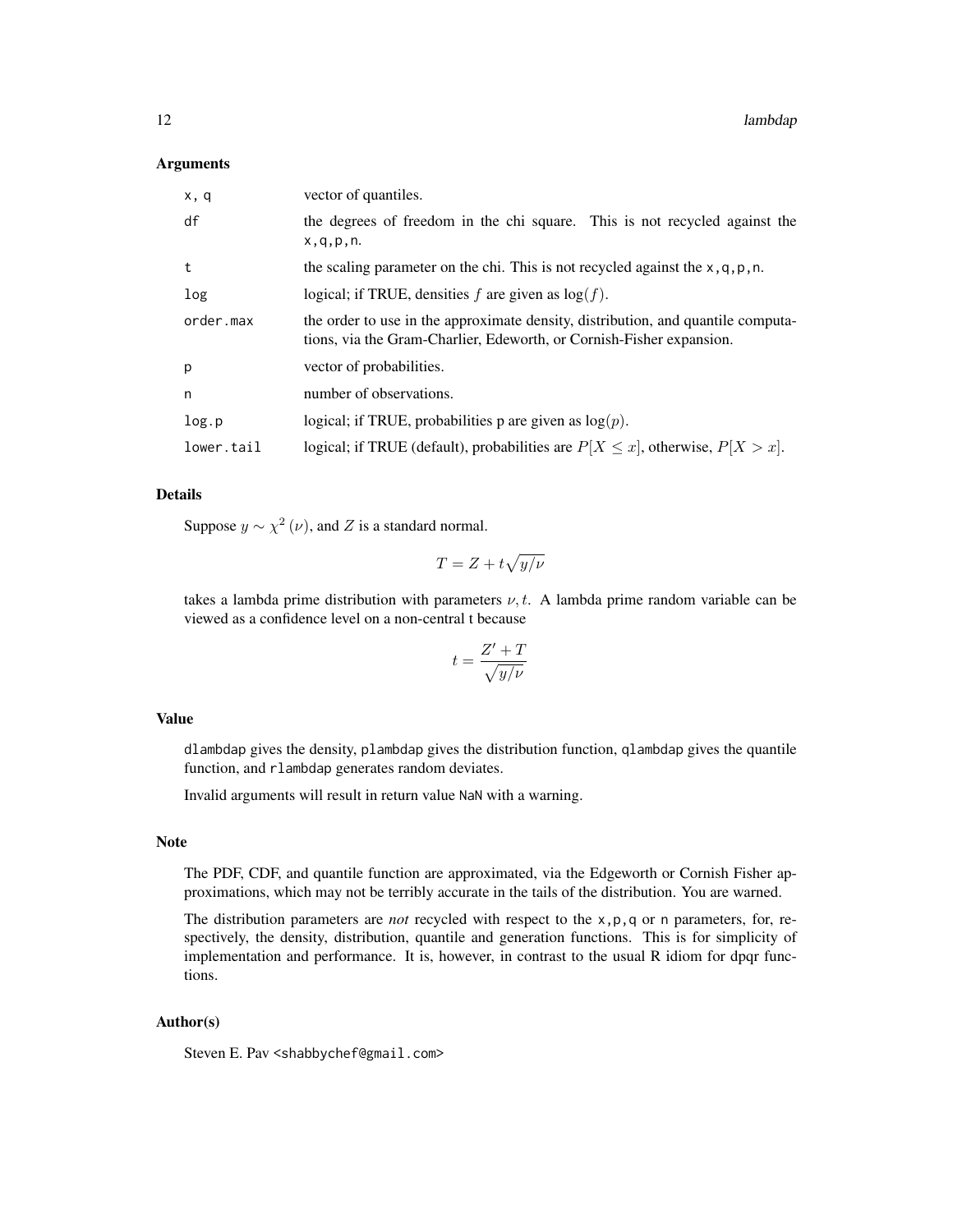# <span id="page-12-0"></span>prodchisqpow 13

# References

Lecoutre, Bruno. "Another look at confidence intervals for the noncentral t distribution." Journal of Modern Applied Statistical Methods 6, no. 1 (2007): 107–116. [https://digitalcommons.](https://digitalcommons.wayne.edu/cgi/viewcontent.cgi?article=1128&context=jmasm) [wayne.edu/cgi/viewcontent.cgi?article=1128&context=jmasm](https://digitalcommons.wayne.edu/cgi/viewcontent.cgi?article=1128&context=jmasm)

Lecoutre, Bruno. "Two useful distributions for Bayesian predictive procedures under normal models." Journal of Statistical Planning and Inference 79 (1999): 93–105.

# See Also

t distribution functions, [dt,pt,qt,rt](#page-0-0), K prime distribution functions, dkprime, pkprime, qkprime, rkprime, upsilon distribution functions, dupsilon, pupsilon, qupsilon, rupsilon,

# Examples

```
rv <- rlambdap(100, 50, t=0.01)
d1 <- dlambdap(1, 50, t=0.01)pv <- plambdap(rv, 50, t=0.01)
qv <- qlambdap(ppoints(length(rv)), 50, t=1)
```
prodchisqpow *The product of (non-central) chi-squares raised to powers distribution.*

# <span id="page-12-1"></span>Description

Density, distribution function, quantile function and random generation for the distribution of the product of non-central chi-squares taken to powers.

#### Usage

```
dprodchisqpow(x, df, ncp=0, pow=1, log = FALSE, order.max=5)
pprodchisqpow(q, df, ncp=0, pow=1, lower.tail = TRUE, log.p = FALSE, order.max=5)
qprodchisqpow(p, df, ncp=0, pow=1, lower.tail = TRUE, log.p = FALSE, order.max=5)
rprodchisqpow(n, df, ncp=0, pow=1)
```
#### Arguments

| x, q | vector of quantiles.                                                                                                 |
|------|----------------------------------------------------------------------------------------------------------------------|
| df   | the vector of degrees of freedom. This is recycled against the ncp, pow, but not<br>against the $x, q, p, n$ .       |
| ncp  | the vector of non-centrality parameters. This is recycled against the df, pow, but<br>not against the $x, q, p, n$ . |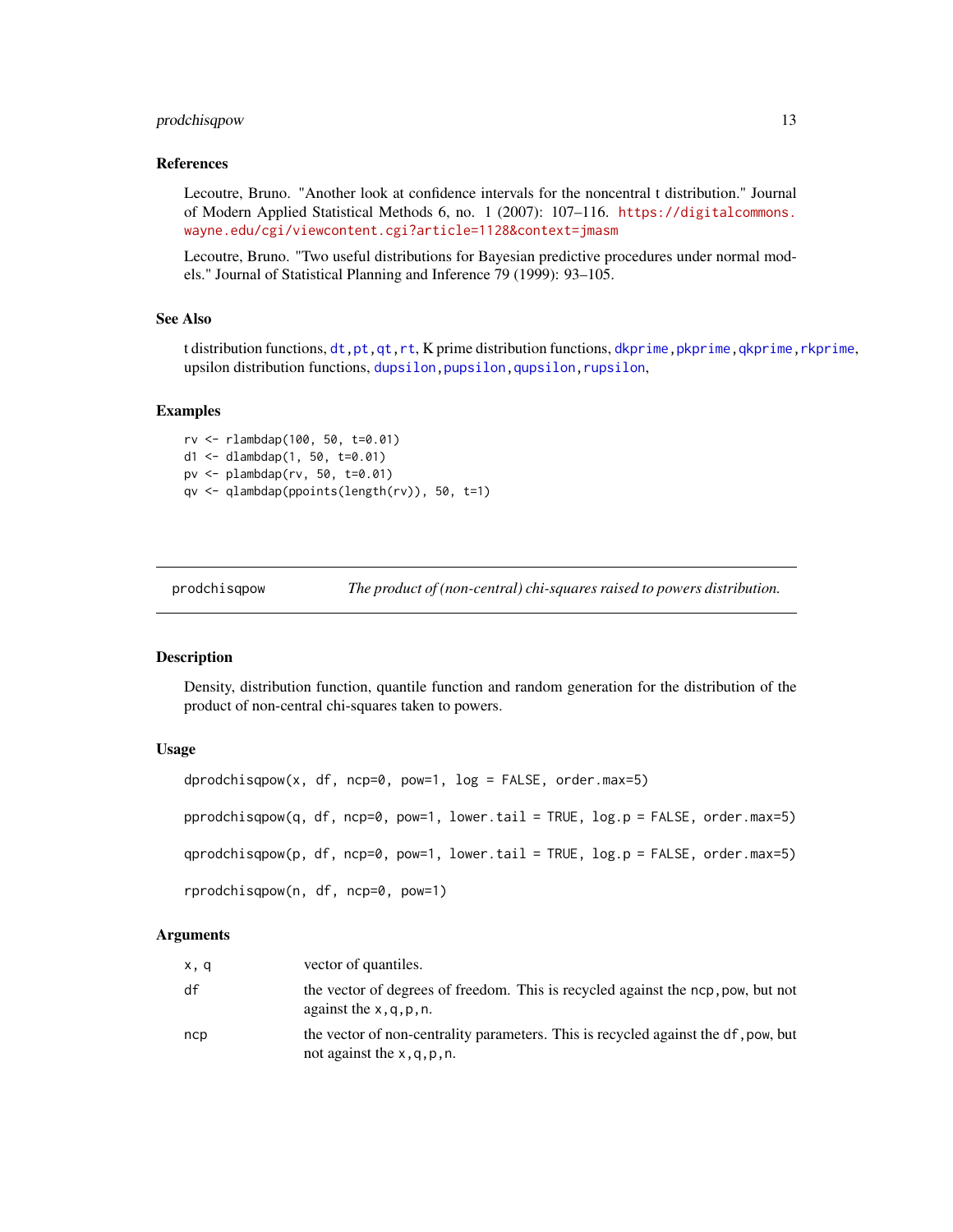| pow        | the vector of the power parameters. This is recycled against the df, ncp, but not<br>against the $x, q, p, n$ .                                          |
|------------|----------------------------------------------------------------------------------------------------------------------------------------------------------|
| log        | logical; if TRUE, densities f are given as $log(f)$ .                                                                                                    |
| order.max  | the order to use in the approximate density, distribution, and quantile computa-<br>tions, via the Gram-Charlier, Edeworth, or Cornish-Fisher expansion. |
| p          | vector of probabilities.                                                                                                                                 |
| n          | number of observations.                                                                                                                                  |
| log.p      | logical; if TRUE, probabilities p are given as $log(p)$ .                                                                                                |
| lower.tail | logical; if TRUE (default), probabilities are $P[X \le x]$ , otherwise, $P[X > x]$ .                                                                     |

# Details

Let  $X_i \sim \chi^2(\delta_i, \nu_i)$  be independently distributed non-central chi-squares, where  $\nu_i$  are the degrees of freedom, and  $\delta_i$  are the non-centrality parameters. Let  $p_i$  be given constants. Suppose

$$
Y = \prod_i X_i^{p_i}.
$$

Then Y follows a product of chi-squares to power distribution.

#### Value

dprodchisqpow gives the density, pprodchisqpow gives the distribution function, qprodchisqpow gives the quantile function, and rprodchisqpow generates random deviates.

Invalid arguments will result in return value NaN with a warning.

# **Note**

The PDF, CDF, and quantile function are approximated, via the Edgeworth or Cornish Fisher approximations, which may not be terribly accurate in the tails of the distribution. You are warned.

The distribution parameters are *not* recycled with respect to the x,p,q or n parameters, for, respectively, the density, distribution, quantile and generation functions. This is for simplicity of implementation and performance. It is, however, in contrast to the usual R idiom for dpqr functions.

The PDQ functions are computed by translation of the sum of log chi-squares distribution functions.

# Author(s)

Steven E. Pav <shabbychef@gmail.com>

# References

Pav, Steven. Moments of the log non-central chi-square distribution. [http://arxiv.org/abs/](http://arxiv.org/abs/1503.06266) [1503.06266](http://arxiv.org/abs/1503.06266)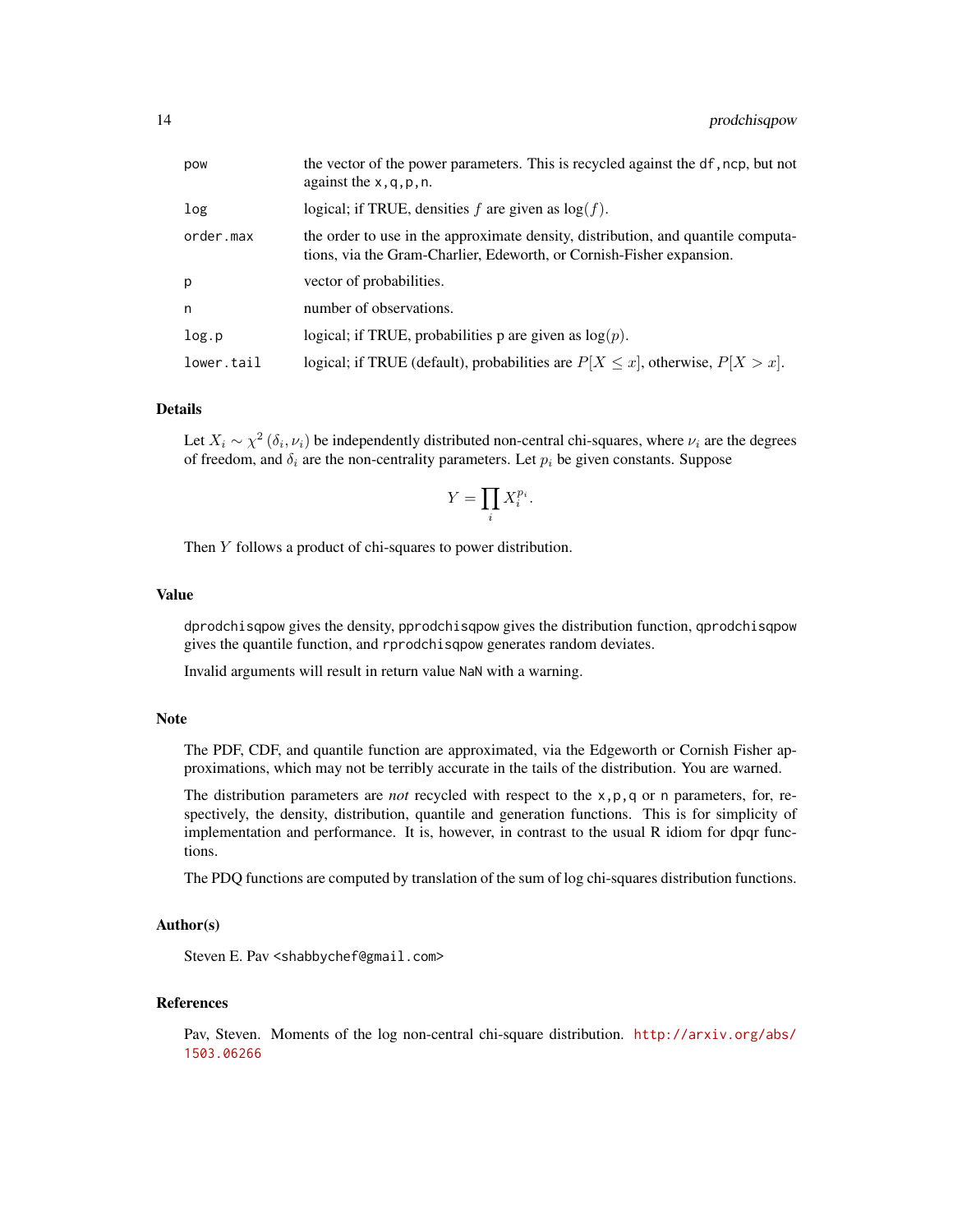#### <span id="page-14-0"></span>proddnf 15

# See Also

The sum of log of chi-squares distribution, [dsumlogchisq](#page-23-1), [psumlogchisq](#page-23-1), [qsumlogchisq](#page-23-1), [rsumlogchisq](#page-23-1), The upsilon distribution, [dupsilon](#page-25-1), [pupsilon](#page-25-1), [qupsilon](#page-25-1), [rupsilon](#page-25-1). The sum of chi-square powers distribution, [dsumchisqpow](#page-22-1), [psumchisqpow](#page-22-1), [qsumchisqpow](#page-22-1), [rsumchisqpow](#page-22-1).

# Examples

```
df <- c(100,20,10)
ncp < -c(5,3,1)pow <-c(1,0.5,1)rvs <- rprodchisqpow(128, df, ncp, pow)
dvs <- dprodchisqpow(rvs, df, ncp, pow)
qvs <- pprodchisqpow(rvs, df, ncp, pow)
pvs <- qprodchisqpow(ppoints(length(rvs)), df, ncp, pow)
```
proddnf *The product of multiple doubly non-central F's distribution.*

# Description

Density, distribution function, quantile function and random generation for the product of multiple independent doubly non-central F variates.

# Usage

```
dproddf(x, df1, df2, ncp1, ncp2, log = FALSE, order.max=4)pproddnf(q, df1, df2, ncp1, ncp2, lower.tail = TRUE, log.p = FALSE, order.max=4)
qproddnf(p, df1, df2, ncp1, ncp2, lower.tail = TRUE, log.p = FALSE, order.max=4)
rproddnf(n, df1, df2, ncp1, ncp2)
```
#### Arguments

| x, q            | vector of quantiles.                                                                                                                                     |
|-----------------|----------------------------------------------------------------------------------------------------------------------------------------------------------|
| df1, df2        | the vectors of the degrees of freedom for the numerator and denominator. We<br>do <i>not</i> recycle these versus the $x$ , q, p, n.                     |
| $ncp1$ , $ncp2$ | the vectors of the non-centrality parameters for the numerator and denominator.<br>We do <i>not</i> recycle these versus the $x$ , q, p, n.              |
| log             | logical; if TRUE, densities f are given as $log(f)$ .                                                                                                    |
| order.max       | the order to use in the approximate density, distribution, and quantile computa-<br>tions, via the Gram-Charlier, Edeworth, or Cornish-Fisher expansion. |
| p               | vector of probabilities.                                                                                                                                 |
| n               | number of observations.                                                                                                                                  |
| log.p           | logical; if TRUE, probabilities p are given as $log(p)$ .                                                                                                |
| lower.tail      | logical; if TRUE (default), probabilities are $P[X \le x]$ , otherwise, $P[X > x]$ .                                                                     |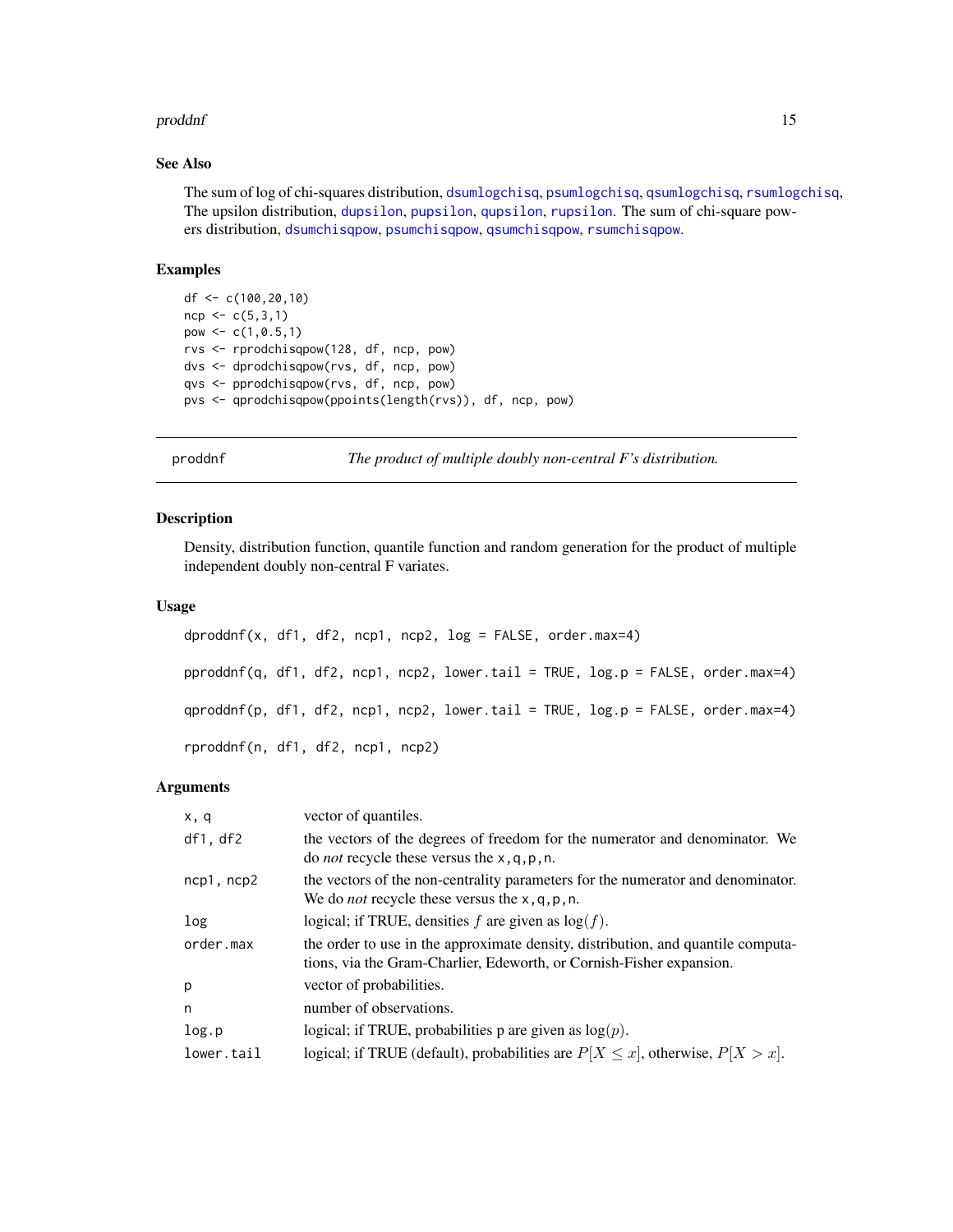#### <span id="page-15-0"></span>Details

Let

$$
x_j \sim F(\delta_{1,j}, \delta_{2,j}, \nu_{1,j}, \nu_{2,j})
$$

be independent doubly non-central F variates with non-centrality parameters  $\delta_{i,j}$  and degrees of freedom  $\nu_{i,j}$  for  $i = 1, 2, \dots, I$  and  $j = 1, 2$ . Then

$$
Y=\prod_j x_j
$$

takes a product of doubly non-central F's distribution. We take the parameters of this distribution as the four I length vectors of the two degrees of freedom and the two non-centrality parameters.

# Value

dproddnf gives the density, pproddnf gives the distribution function, qproddnf gives the quantile function, and rproddnf generates random deviates.

Invalid arguments will result in return value NaN with a warning.

#### Note

The PDF, CDF, and quantile function are approximated, via the Edgeworth or Cornish Fisher approximations, which may not be terribly accurate in the tails of the distribution. You are warned.

The distribution parameters are *not* recycled with respect to the x,p,q or n parameters, for, respectively, the density, distribution, quantile and generation functions. This is for simplicity of implementation and performance. It is, however, in contrast to the usual R idiom for dpqr functions.

The PDQ functions are computed by translation of the sum of log chi-squares distribution functions.

# Author(s)

Steven E. Pav <shabbychef@gmail.com>

# References

Pav, Steven. Moments of the log non-central chi-square distribution. [http://arxiv.org/abs/](http://arxiv.org/abs/1503.06266) [1503.06266](http://arxiv.org/abs/1503.06266)

# See Also

The sum of log of chi-squares distribution, [dsumlogchisq](#page-23-1), [psumlogchisq](#page-23-1), [qsumlogchisq](#page-23-1), [rsumlogchisq](#page-23-1). (doubly non-central) F distribution functions, [ddnf](#page-5-1), [pdnf](#page-5-1), [qdnf](#page-5-1), [rdnf](#page-5-1).

# Examples

df1 <-  $c(10, 20, 5)$ df2 <- c(1000,500,150)  $ncp1 < -c(1, 0, 2.5)$  $ncp2 < -c(0, 1.5, 5)$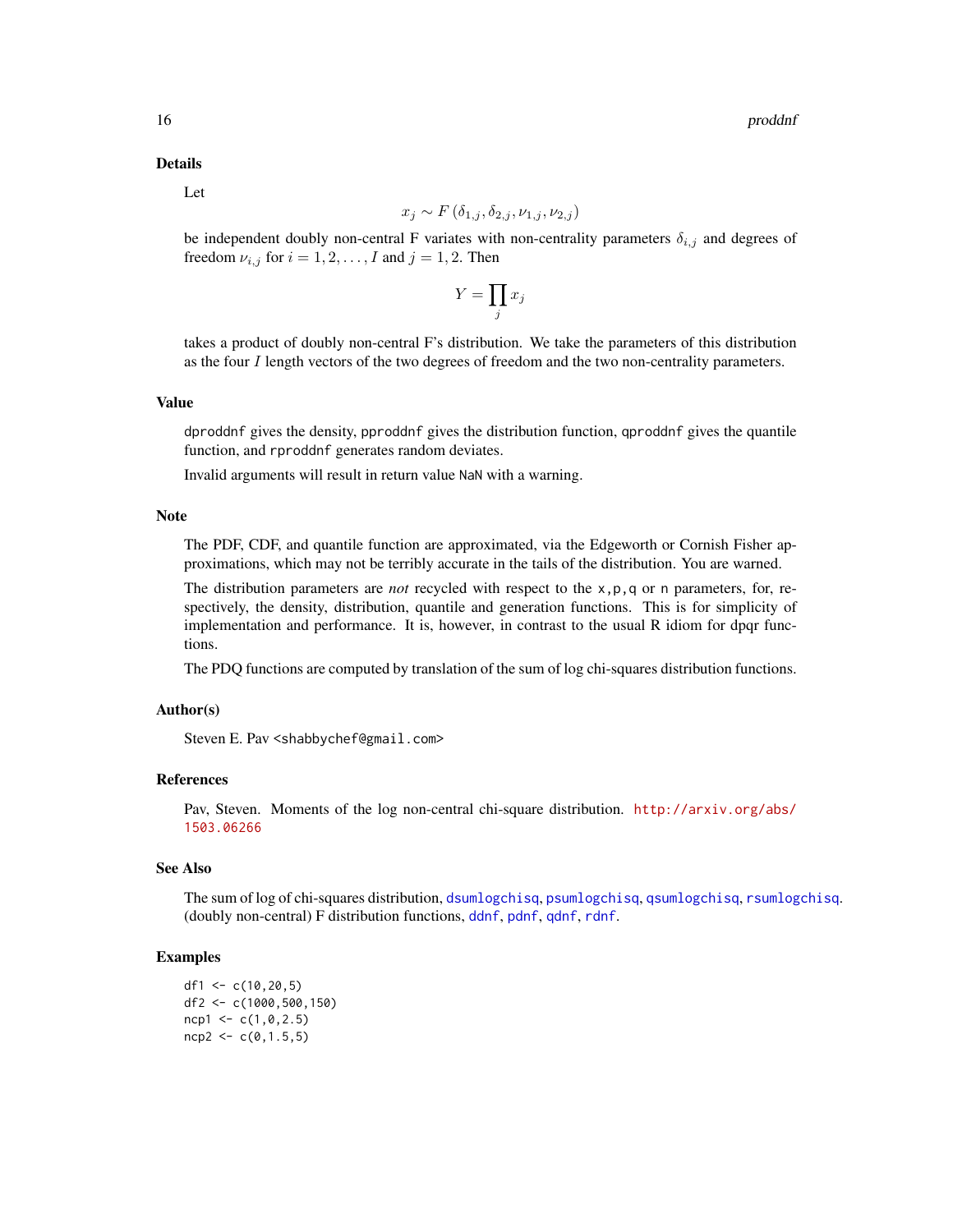# <span id="page-16-0"></span>prodnormal 17

```
rv <- rproddnf(500, df1=df1,df2=df2,ncp1=ncp1,ncp2=ncp2)
d1 <- dproddnf(rv, df1=df1,df2=df2,ncp1=ncp1,ncp2=ncp2)
plot(rv,d1)
p1 <- pproddnf(rv, df1=df1,df2=df2,ncp1=ncp1,ncp2=ncp2)
# should be nearly uniform:
plot(ecdf(p1))
q1 <- qproddnf(ppoints(length(rv)), df1=df1,df2=df2,ncp1=ncp1,ncp2=ncp2)
qqplot(x=rv,y=q1)
```
# prodnormal *The product of normal random variates.*

# Description

Density, distribution function, quantile function and random generation for the distribution of the product of indepdendent normal random variables.

# Usage

```
dprodnormal(x, mu, sigma, log = FALSE, order.max=5)pprodnormal(q, mu, sigma, lower.tail = TRUE, log.p = FALSE, order.max=5)
qprodnormal(p, mu, sigma, lower.tail = TRUE, log.p = FALSE, order.max=5)
rprodnormal(n, mu, sigma)
```
# Arguments

| x, q       | vector of quantiles.                                                                                                                                     |
|------------|----------------------------------------------------------------------------------------------------------------------------------------------------------|
| mu         | the vector of means. This is recycled against the sigma, but not against the                                                                             |
|            | x, q, p, n.                                                                                                                                              |
| sigma      | the vector of standard deviations. This is recycled against the mu, but not against                                                                      |
|            | the $x, q, p, n$ .                                                                                                                                       |
| log        | logical; if TRUE, densities f are given as $log(f)$ .                                                                                                    |
| order.max  | the order to use in the approximate density, distribution, and quantile computa-<br>tions, via the Gram-Charlier, Edeworth, or Cornish-Fisher expansion. |
| p          | vector of probabilities.                                                                                                                                 |
| n          | number of observations.                                                                                                                                  |
| log.p      | logical; if TRUE, probabilities p are given as $log(p)$ .                                                                                                |
| lower.tail | logical; if TRUE (default), probabilities are $P[X \le x]$ , otherwise, $P[X > x]$ .                                                                     |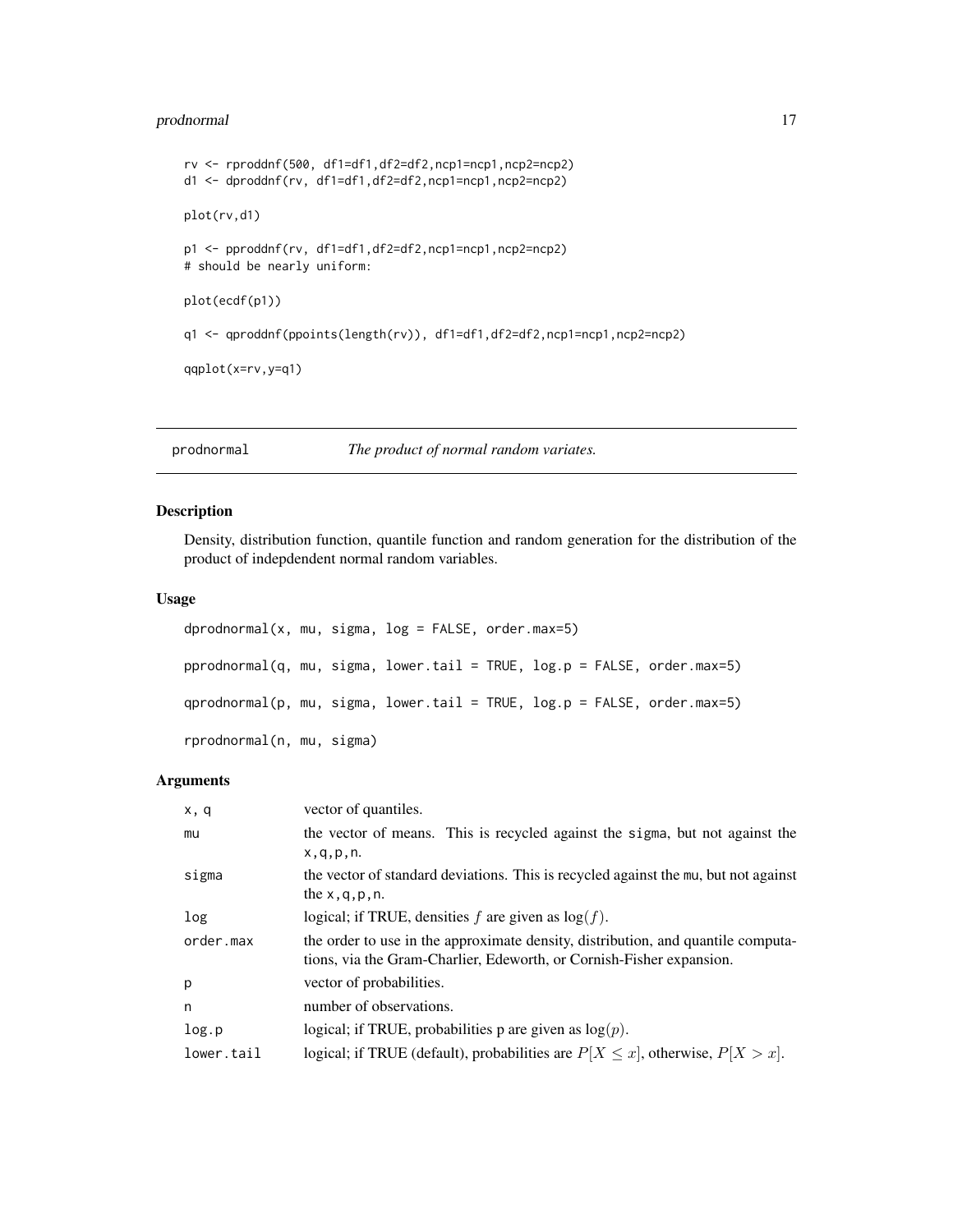# <span id="page-17-0"></span>Details

Let  $Z_i \sim \mathcal{N}(\mu_i, \sigma_i^2)$  be independently distributed normal variates, with means  $\mu_i$  and variances  $\sigma_i^2$ . Suppose

$$
Y=\prod_i Z_i.
$$

Then Y follows a product of normals distribution.

# Value

dprodnormal gives the density, pprodnormal gives the distribution function, qprodnormal gives the quantile function, and rprodnormal generates random deviates.

Invalid arguments will result in return value NaN with a warning.

#### Note

The PDF, CDF, and quantile function are approximated, via the Edgeworth or Cornish Fisher approximations, which may not be terribly accurate in the tails of the distribution. You are warned.

The distribution parameters are *not* recycled with respect to the x,p,q or n parameters, for, respectively, the density, distribution, quantile and generation functions. This is for simplicity of implementation and performance. It is, however, in contrast to the usual R idiom for dpqr functions.

#### Author(s)

Steven E. Pav <shabbychef@gmail.com>

#### Examples

```
mu <- c(100,20,10)
sigma <- c(10,50,10)
rvs <- rprodnormal(128, mu, sigma)
dvs <- dprodnormal(rvs, mu, sigma)
qvs <- pprodnormal(rvs, mu, sigma)
pvs <- qprodnormal(ppoints(length(rvs)), mu, sigma)
```
runExample *Run Shiny Application*

#### Description

Runs a shiny application which draws from the given distributions, then illustrates the fidelity of the density, CDF, and quantile functions.

#### Usage

```
runExample(port=NULL,launch.browser=TRUE,
host=getOption('shiny.host','127.0.0.1'),display.mode='auto')
```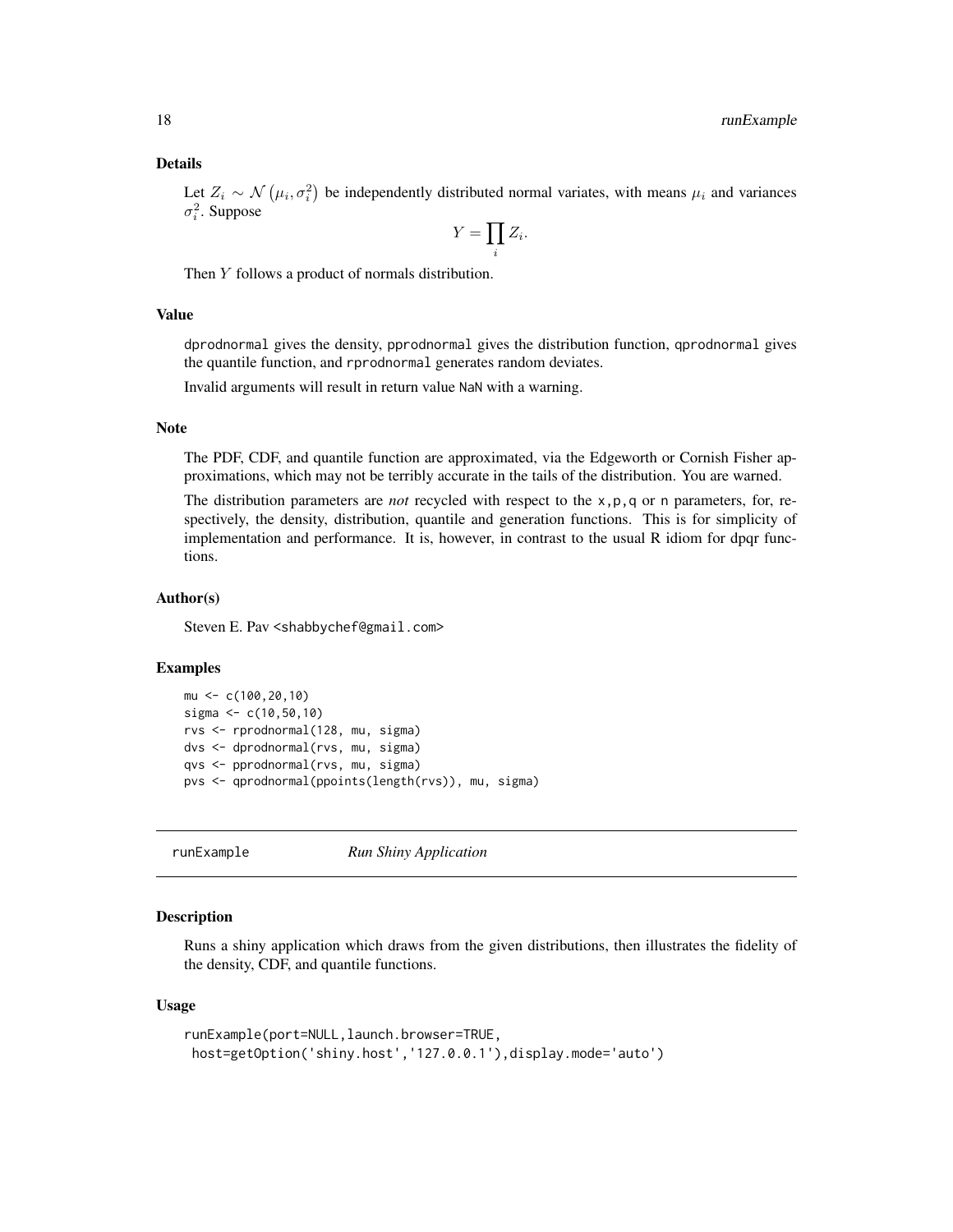#### <span id="page-18-0"></span>sadists and the same of the same of the same of the same of the same of the same of the same of the same of the same of the same of the same of the same of the same of the same of the same of the same of the same of the sa

# Arguments

| port           | The TCP port that the application should listen on. If the port is not specified,<br>and the shiny. port option is set (with options (shiny. port = $XX$ )), then that<br>port will be used. Otherwise, use a random port.                                                                                                                                                 |
|----------------|----------------------------------------------------------------------------------------------------------------------------------------------------------------------------------------------------------------------------------------------------------------------------------------------------------------------------------------------------------------------------|
| launch.browser | If true, the system's default web browser will be launched automatically after<br>the app is started. Defaults to true in interactive sessions only. This value of this<br>parameter can also be a function to call with the application's URL.                                                                                                                            |
| host           | The IPv4 address that the application should listen on. Defaults to the shiny, host<br>option, if set, or "127.0.0.1" if not. See Details.                                                                                                                                                                                                                                 |
| display.mode   | The mode in which to display the application. If set to the value "showcase",<br>shows application code and metadata from a DESCRIPTION file in the application<br>directory alongside the application. If set to "normal", displays the application<br>normally. Defaults to "auto", which displays the application in the mode given<br>in its DESCRIPTION file, if any. |

# Details

Launches shiny applications, and optionally, your system's web browser. Draws are taken from the random variable, and d-d, q-q, and p-p plots are available.

# Author(s)

Steven E. Pav <shabbychef@gmail.com>

# References

Attali, D. "Supplementing your R package with a shiny app." [http://deanattali.com/2015/04/](http://deanattali.com/2015/04/21/r-package-shiny-app/) [21/r-package-shiny-app/](http://deanattali.com/2015/04/21/r-package-shiny-app/)

# Examples

## Not run: runExample(launch.browser=TRUE)

## End(Not run)

sadists *Some Additional Distributions*

# Description

Some Additional Distributions.

#### Details

A collection of distributions which can be approximated via Edgeworth and Cornish-Fisher expansions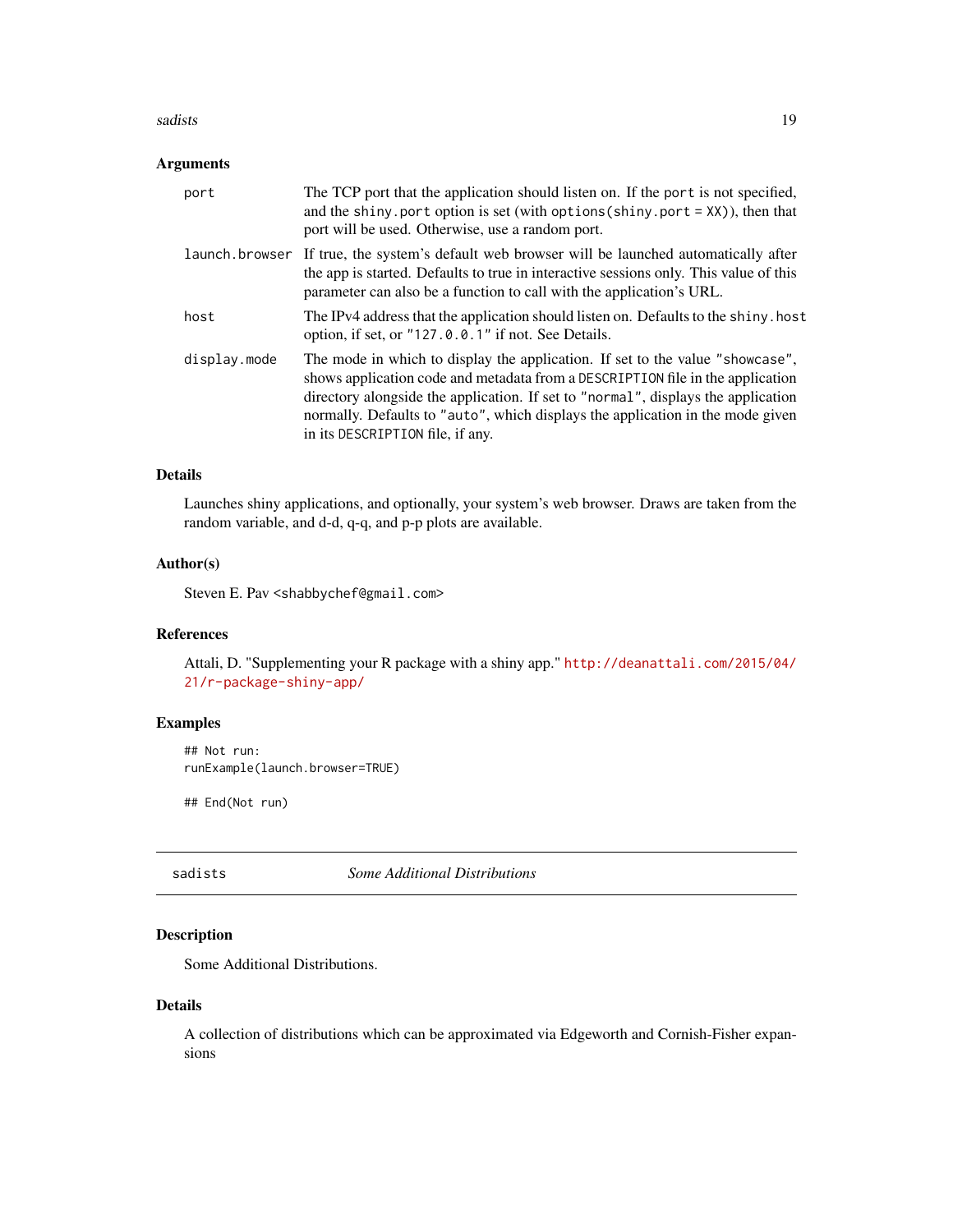#### Sum of (non-central) chi-square to powers

Let  $X_i \sim \chi^2(\delta_i, \nu_i)$  be independently distributed non-central chi-squares, where  $\nu_i$  are the degrees of freedom, and  $\delta_i$  are the non-centrality parameters. Let  $w_i$  and  $p_i$  be given constants. Suppose

$$
Y = \sum_{i} w_i X_i^{p_i}.
$$

Then Y follows a weighted sum of chi-squares to power distribution. The special case where all the  $p_i$  are one is a 'sum of chi-squares' distribution; The special case where all the  $p_i$  are one half is a 'sum of chis' distribution;

# Lambda Prime

Introduced by Lecoutre, the lambda prime distribution finds use in inference on the Sharpe ratio under normal returns. Suppose  $y \sim \chi^2(\nu)$ , and Z is a standard normal.

$$
T = Z + t\sqrt{y/\nu}
$$

takes a lambda prime distribution with parameters  $\nu, t$ . A lambda prime random variable can be viewed as a confidence variable on a non-central t because

$$
t = \frac{Z' + T}{\sqrt{y/\nu}}
$$

#### Upsilon

The upsilon distribution generalizes the lambda prime to the case of the sum of multiple chi variables. That is, suppose  $y_i \sim \chi^2(\nu_i)$  independently and independently of Z, a standard normal. Then

$$
T = Z + \sum_{i} t_i \sqrt{y_i/\nu_i}
$$

takes an upsilon distribution with parameter vectors  $[\nu_1, \nu_2, \ldots, \nu_k]'$ ,  $[t_1, t_2, \ldots, t_k]'$ .

The upsilon distribution is used in certain tests of the Sharpe ratio for independent observations.

#### K Prime

Introduced by Lecoutre, the K prime family of distributions generalize the (singly) non-central t, and lambda prime distributions. Suppose  $y \sim \chi^2(\nu_1)$ , and  $x \sim t(\nu_2, a\sqrt{y/\nu_1}/b)$ . Then the random variable

$$
T = bx
$$

takes a K prime distribution with parameters  $\nu_1, \nu_2, a, b$ . In Lecoutre's terminology,  $T \sim K'_{\nu_1, \nu_2}(a, b)$ Equivalently, we can think of

$$
T = \frac{bZ + a\sqrt{\chi_{\nu_1}^2/\nu_1}}{\sqrt{\chi_{\nu_2}^2/\nu_2}}
$$

where  $Z$  is a standard normal, and the normal and the (central) chi-squares are independent of each other. When  $a = 0$  we recover a central t distribution; when  $\nu_1 = \infty$  we recover a rescaled noncentral t distribution; when  $b = 0$ , we get a rescaled square root of a central F distribution; when  $\nu_2 = \infty$ , we recover a Lambda prime distribution.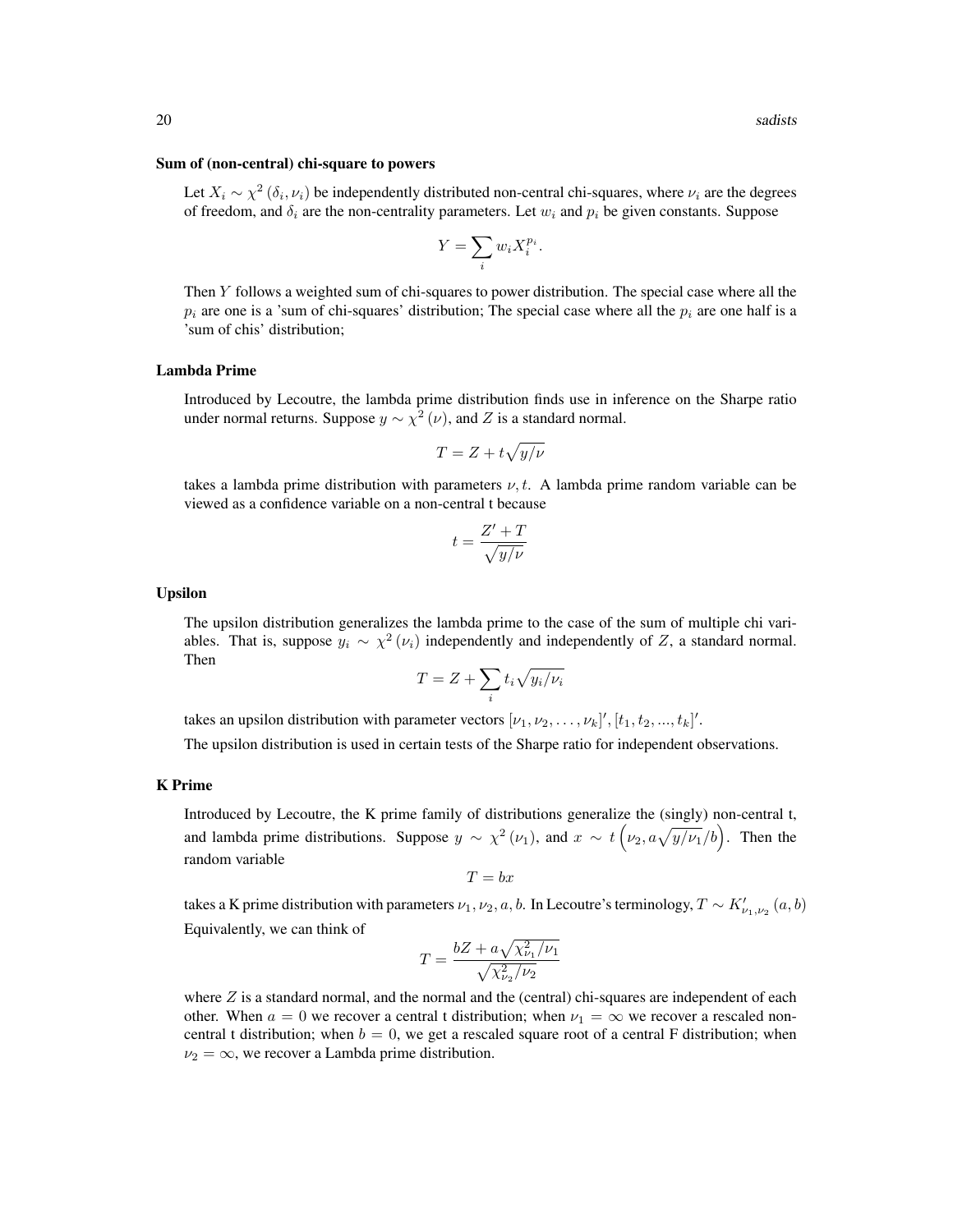sadists 21

# Doubly Noncentral t

The doubly noncentral t distribution generalizes the (singly) noncentral t distribution to the case where the numerator is the square root of a scaled noncentral chi-square distribution. That is, if  $X \sim \mathcal{N}(\mu, 1)$  independently of  $Y \sim \chi^2(k, \theta)$ , then the random variable

$$
T = \frac{X}{\sqrt{Y/k}}
$$

takes a doubly non-central t distribution with parameters  $k, \mu, \theta$ .

#### Doubly Noncentral F

The doubly noncentral F distribution generalizes the (singly) noncentral F distribution to the case where the numerator is a scaled noncentral chi-square distribution. That is, if  $X \sim \chi^2(n_1, \theta_1)$ independently of  $Y \sim \chi^2(n_2, \theta_2)$ , then the random variable

$$
T = \frac{X/n_1}{Y/n_2}
$$

takes a doubly non-central F distribution with parameters  $n_1, n_2, \theta_1, \theta_2$ .

# Parameter recycling

It should be noted that the functions provided by sadists do *not* recycle their distribution parameters against the  $x, p, q$  or n parameters. This is in contrast to the common R idiom, and may cause some confusion. This is mostly for reasons of performance, but also because some of the distributions have vector-valued parameters; recycling over these would require the user to provide *lists* of parameters, which would be unpleasant.

#### Legal Mumbo Jumbo

sadists is distributed in the hope that it will be useful, but WITHOUT ANY WARRANTY; without even the implied warranty of MERCHANTABILITY or FITNESS FOR A PARTICULAR PUR-POSE. See the GNU Lesser General Public License for more details.

#### **Note**

This package is maintained as a hobby.

# Author(s)

Steven E. Pav <shabbychef@gmail.com>

# References

Paolella, Marc. Intermediate Probability: A Computational Approach. Wiley, 2007. [http://www.](http://www.wiley.com/WileyCDA/WileyTitle/productCd-0470026375.html) [wiley.com/WileyCDA/WileyTitle/productCd-0470026375.html](http://www.wiley.com/WileyCDA/WileyTitle/productCd-0470026375.html)

Lecoutre, Bruno. "Two Useful distributions for Bayesian predictive procedures under normal models." Journal of Statistical Planning and Inference 79, no. 1 (1999): 93-105.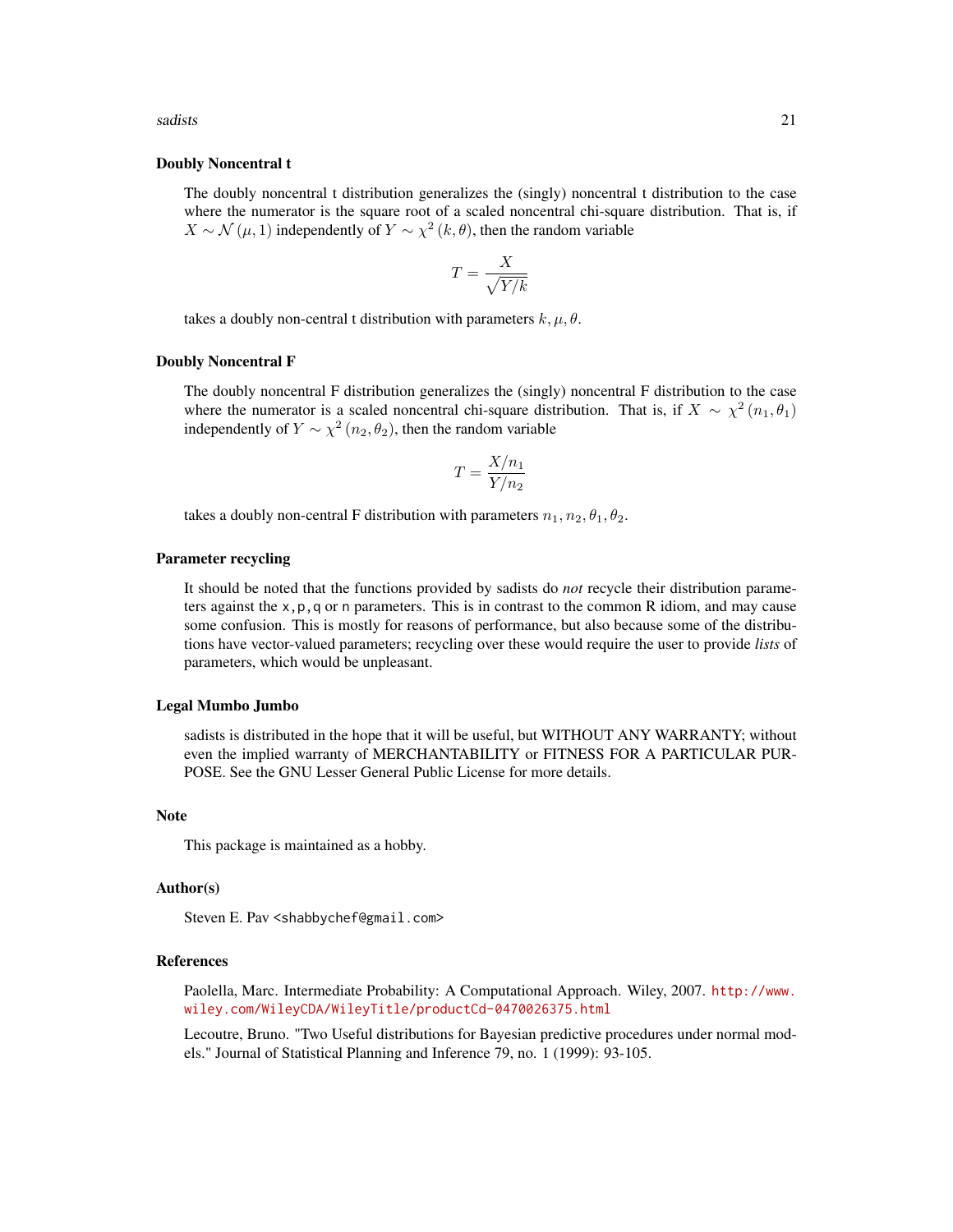Poitevineau, Jacques, and Lecoutre, Bruno. "Implementing Bayesian predictive procedures: The K-prime and K-square distributions." Computational Statistics and Data Analysis 54, no. 3 (2010): 724-731. <http://arxiv.org/abs/1003.4890v1>

Walck, C. "HAndbook on Statistical Distributions for experimentalists." 1996. [http://www.stat.](http://www.stat.rice.edu/~dobelman/textfiles/DistributionsHandbook.pdf) [rice.edu/~dobelman/textfiles/DistributionsHandbook.pdf](http://www.stat.rice.edu/~dobelman/textfiles/DistributionsHandbook.pdf)

sadists-NEWS *News for package 'sadists'*

# Description

History of the 'sadists' package.

# Version 0.2.4 (2020-06-23)

• CRAN emergency release.

# Version 0.2.3 (2017-03-19)

- add product of normals distribution.
- move github figures to location CRAN understands.

# Version 0.2.2 (2016-03-03)

- work around bad rchisq when  $df = 0 = ncp$  (?)
- incompatibilities in vignette with ggplot2 release.

#### Version 0.2.1 (2015-06-12)

• shiny app (h/t Dean Attali).

# Version 0.2.0 (2015-04-01)

- add doubly non-central Beta and Eta distributions.
- add (sum of) log chi-square distribution.
- have products of chi-square depend on transform of this distribution.

# Initial Version 0.1.0 (2015-03-07)

• first CRAN release.

<span id="page-21-0"></span>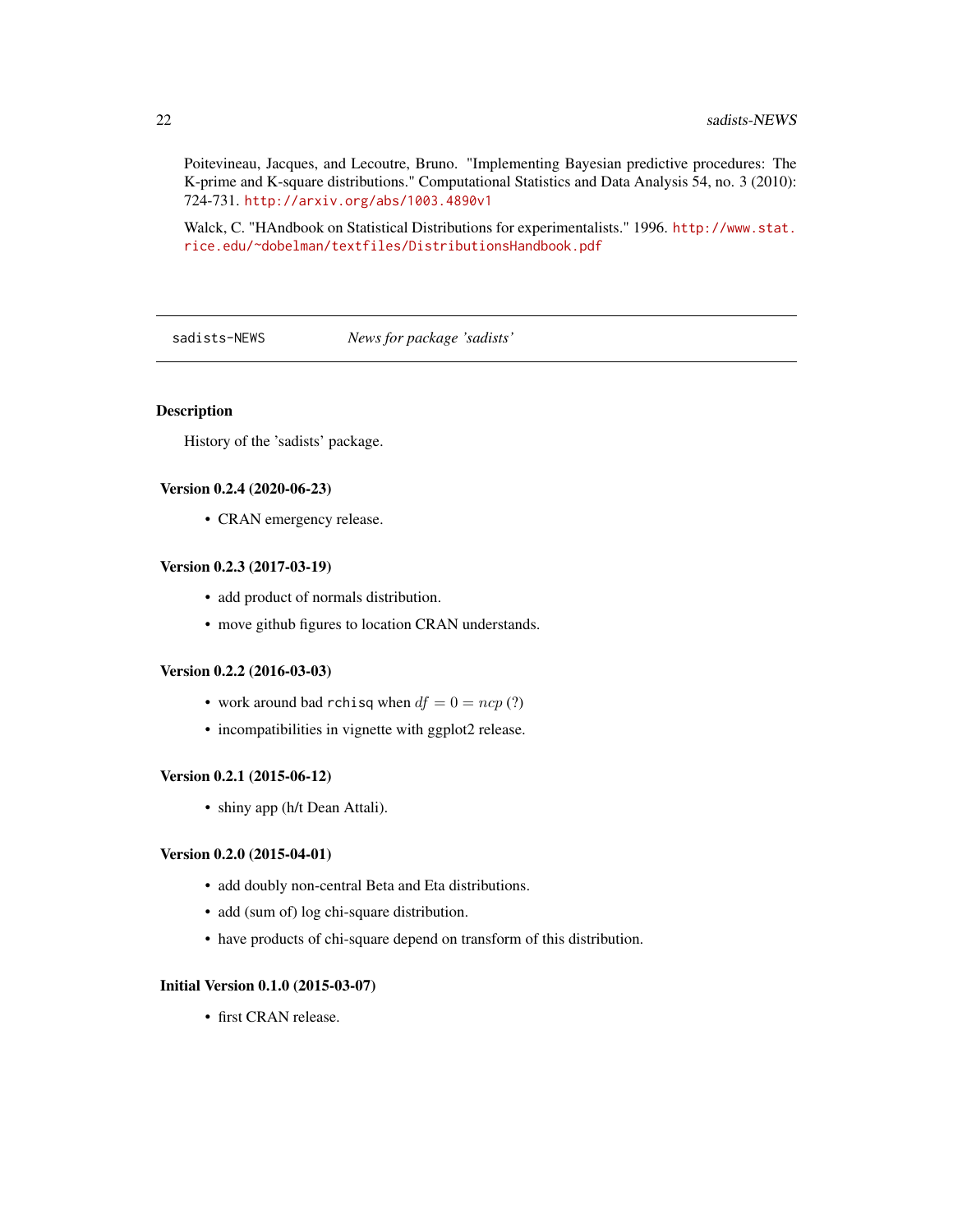<span id="page-22-0"></span>

#### <span id="page-22-1"></span>Description

Density, distribution function, quantile function and random generation for the distribution of the weighted sum of non-central chi-squares taken to powers.

# Usage

```
dsumchisqpow(x, wts, df, ncp=0, pow=1, log = FALSE, order.max=6)
psumchisqpow(q, wts, df, ncp=0, pow=1, lower.tail = TRUE, log.p = FALSE, order.max=6)
qsumchisqpow(p, wts, df, ncp=0, pow=1, lower.tail = TRUE, log.p = FALSE, order.max=6)
rsumchisqpow(n, wts, df, ncp=0, pow=1)
```
# Arguments

| x, q       | vector of quantiles.                                                                                                                                     |
|------------|----------------------------------------------------------------------------------------------------------------------------------------------------------|
| wts        | the vector of weights. This is recycled against the df, ncp, pow, but not against<br>the $x, q, p, n$ .                                                  |
| df         | the vector of degrees of freedom. This is recycled against the wts, ncp, pow, but<br>not against the $x, q, p, n$ .                                      |
| ncp        | the vector of non-centrality parameters. This is recycled against the wts, df, pow,<br>but not against the $x$ , q, p, n.                                |
| pow        | the vector of the power parameters. This is recycled against the wts, df, ncp,<br>but not against the $x$ , q, p, n.                                     |
| log        | logical; if TRUE, densities f are given as $log(f)$ .                                                                                                    |
| order.max  | the order to use in the approximate density, distribution, and quantile computa-<br>tions, via the Gram-Charlier, Edeworth, or Cornish-Fisher expansion. |
| p          | vector of probabilities.                                                                                                                                 |
| n          | number of observations.                                                                                                                                  |
| log.p      | logical; if TRUE, probabilities p are given as $log(p)$ .                                                                                                |
| lower.tail | logical; if TRUE (default), probabilities are $P[X \le x]$ , otherwise, $P[X > x]$ .                                                                     |

# Details

Let  $X_i \sim \chi^2(\delta_i, \nu_i)$  be independently distributed non-central chi-squares, where  $\nu_i$  are the degrees of freedom, and  $\delta_i$  are the non-centrality parameters. Let  $w_i$  and  $p_i$  be given constants. Suppose

$$
Y = \sum_{i} w_i X_i^{p_i}.
$$

Then Y follows a weighted sum of chi-squares to power distribution.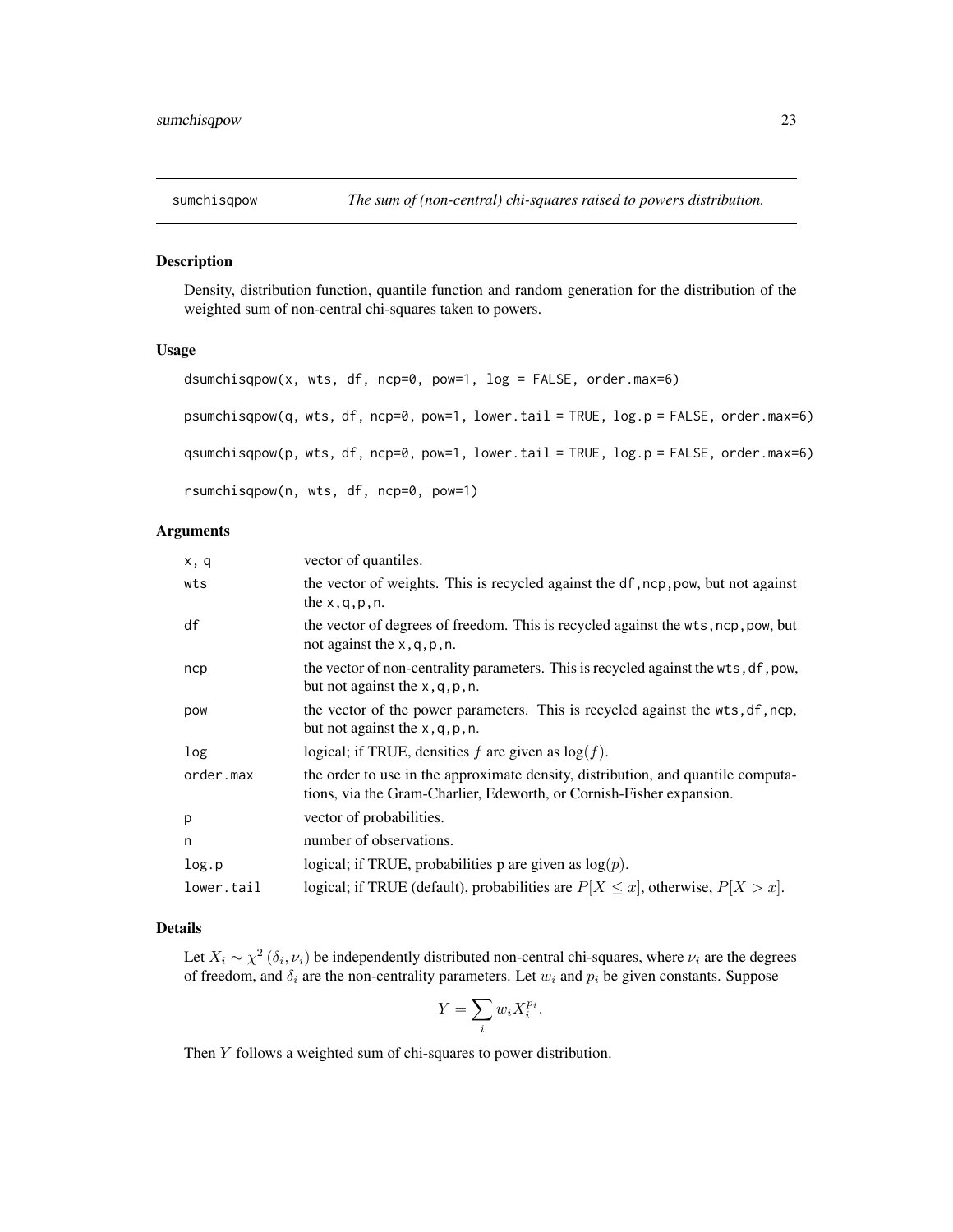# <span id="page-23-0"></span>Value

dsumchisqpow gives the density, psumchisqpow gives the distribution function, qsumchisqpow gives the quantile function, and rsumchisqpow generates random deviates.

Invalid arguments will result in return value NaN with a warning.

# Note

The PDF, CDF, and quantile function are approximated, via the Edgeworth or Cornish Fisher approximations, which may not be terribly accurate in the tails of the distribution. You are warned.

The distribution parameters are *not* recycled with respect to the x,p,q or n parameters, for, respectively, the density, distribution, quantile and generation functions. This is for simplicity of implementation and performance. It is, however, in contrast to the usual R idiom for dpqr functions.

The 'sum of chisquare power' distribution does *not* generalize the 'chi-bar-square' distribution, whose *density* is the sum of chi-square densities.

# Author(s)

Steven E. Pav < shabbychef@gmail.com>

# See Also

The upsilon distribution, dupsilon, pupsilon, qupsilon, rupsilon.

#### Examples

```
wts <-c(1,-3,4)df <- c(100,20,10)
ncp < -c(5,3,1)pow \leq c(1, 0.5, 1)rvs <- rsumchisqpow(128, wts, df, ncp, pow)
dvs <- dsumchisqpow(rvs, wts, df, ncp, pow)
qvs <- psumchisqpow(rvs, wts, df, ncp, pow)
pvs <- qsumchisqpow(ppoints(length(rvs)), wts, df, ncp, pow)
```
sumlogchisq *The sum of the logs of (non-central) chi-squares distribution.*

# <span id="page-23-1"></span>**Description**

Density, distribution function, quantile function and random generation for the distribution of the weighted sum of logs of non-central chi-squares.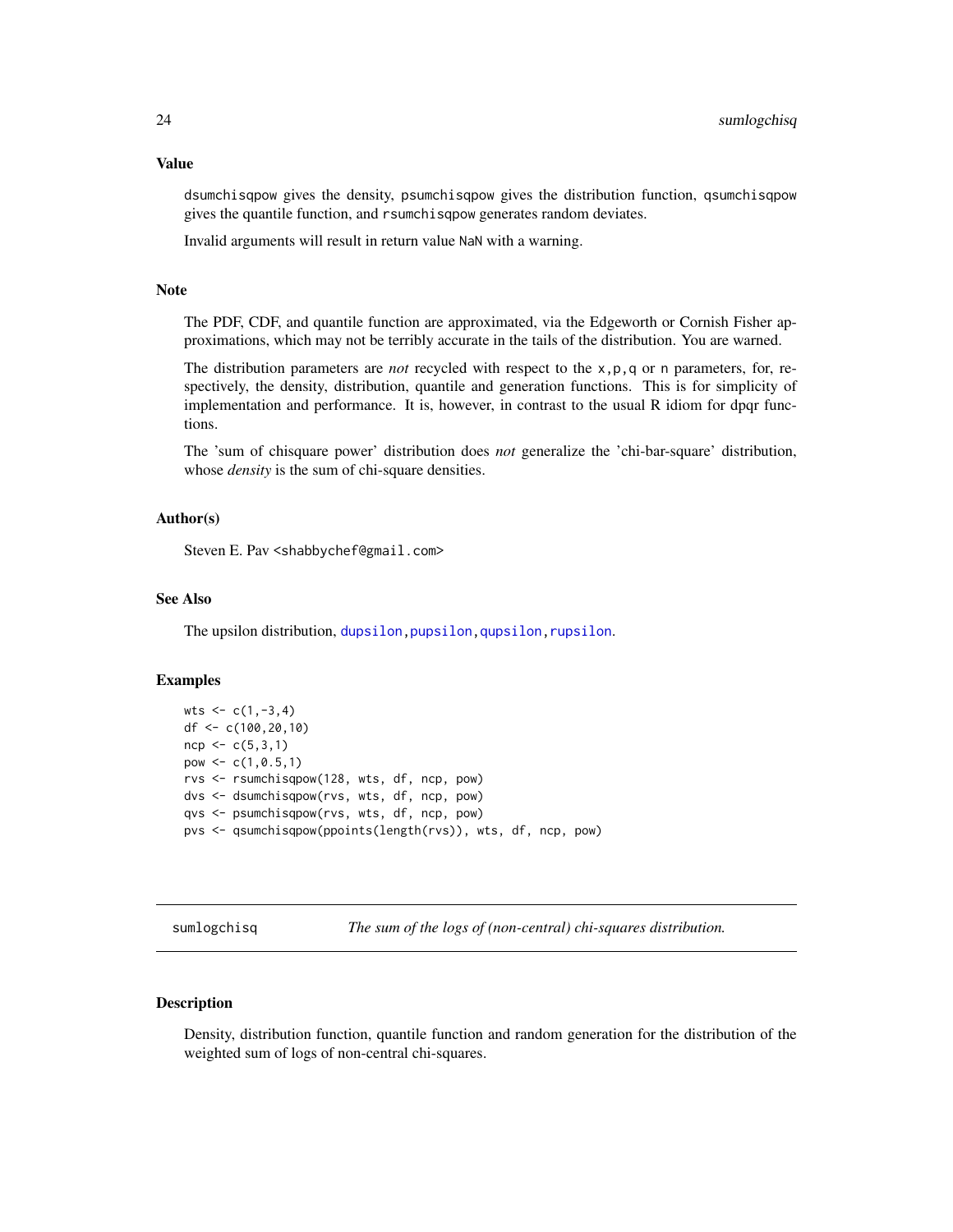## Usage

```
dsumlogchisq(x, wts, df, ncp=0, log = FALSE, order.max=6)
psumlogchisq(q, wts, df, ncp=0, lower.tail = TRUE, log.p = FALSE, order.max=6)
qsumlogchisq(p, wts, df, ncp=0, lower.tail = TRUE, log.p = FALSE, order.max=6)
rsumlogchisq(n, wts, df, ncp=0)
```
# Arguments

| x, q       | vector of quantiles.                                                                                                                                     |
|------------|----------------------------------------------------------------------------------------------------------------------------------------------------------|
| wts        | the vector of weights. This is recycled against the df, ncp, but not against the<br>x, q, p, n.                                                          |
| df         | the vector of degrees of freedom. This is recycled against the wts, ncp, but not<br>against the $x, q, p, n$ .                                           |
| ncp        | the vector of non-centrality parameters. This is recycled against the wts, df, but<br>not against the $x, q, p, n$ .                                     |
| log        | logical; if TRUE, densities f are given as $log(f)$ .                                                                                                    |
| order.max  | the order to use in the approximate density, distribution, and quantile computa-<br>tions, via the Gram-Charlier, Edeworth, or Cornish-Fisher expansion. |
| p          | vector of probabilities.                                                                                                                                 |
| n          | number of observations.                                                                                                                                  |
| log.p      | logical; if TRUE, probabilities p are given as $log(p)$ .                                                                                                |
| lower.tail | logical; if TRUE (default), probabilities are $P[X \le x]$ , otherwise, $P[X > x]$ .                                                                     |

# Details

Let  $X_i \sim \chi^2(\delta_i, \nu_i)$  be independently distributed non-central chi-squares, where  $\nu_i$  are the degrees of freedom, and  $\delta_i$  are the non-centrality parameters. Let  $w_i$  be given constants. Suppose

$$
Y = \sum_{i} w_i \log X_i.
$$

Then Y follows a weighted sum of log of chi-squares distribution.

#### Value

dsumlogchisq gives the density, psumlogchisq gives the distribution function, qsumlogchisq gives the quantile function, and rsumlogchisq generates random deviates.

Invalid arguments will result in return value NaN with a warning.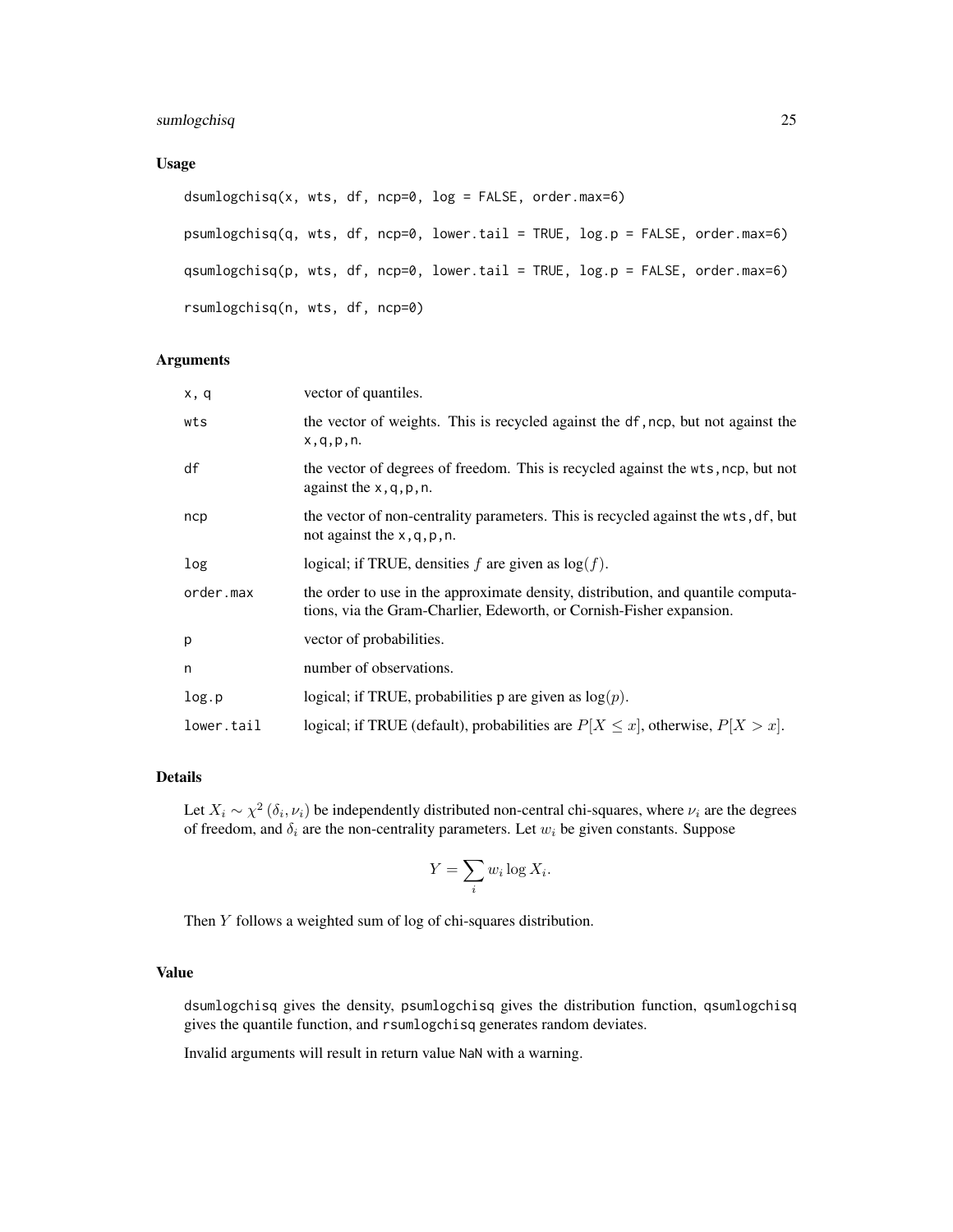Note

The PDF, CDF, and quantile function are approximated, via the Edgeworth or Cornish Fisher approximations, which may not be terribly accurate in the tails of the distribution. You are warned.

The distribution parameters are *not* recycled with respect to the x,p,q or n parameters, for, respectively, the density, distribution, quantile and generation functions. This is for simplicity of implementation and performance. It is, however, in contrast to the usual R idiom for dpqr functions.

#### Author(s)

Steven E. Pav <shabbychef@gmail.com>

# References

Pav, Steven. Moments of the log non-central chi-square distribution. [http://arxiv.org/abs/](http://arxiv.org/abs/1503.06266) [1503.06266](http://arxiv.org/abs/1503.06266)

# See Also

The product of chi-squares to a power, [dprodchisqpow](#page-12-1), [pprodchisqpow](#page-12-1), [qprodchisqpow](#page-12-1), [rprodchisqpow](#page-12-1).

#### Examples

wts  $<-c(1,-3,4)$ df <- c(100,20,10)  $ncp < -c(5,3,1)$ rvs <- rsumlogchisq(128, wts, df, ncp) dvs <- dsumlogchisq(rvs, wts, df, ncp) qvs <- psumlogchisq(rvs, wts, df, ncp) pvs <- qsumlogchisq(ppoints(length(rvs)), wts, df, ncp)

upsilon *The upsilon distribution.*

#### <span id="page-25-1"></span>**Description**

Density, distribution function, quantile function and random generation for the upsilon distribution.

#### Usage

dupsilon(x, df, t,  $log = FALSE$ , order.max=6) pupsilon(q, df, t, lower.tail = TRUE, log.p = FALSE, order.max=6) qupsilon(p, df, t, lower.tail = TRUE, log.p = FALSE, order.max=6) rupsilon(n, df, t)

<span id="page-25-0"></span>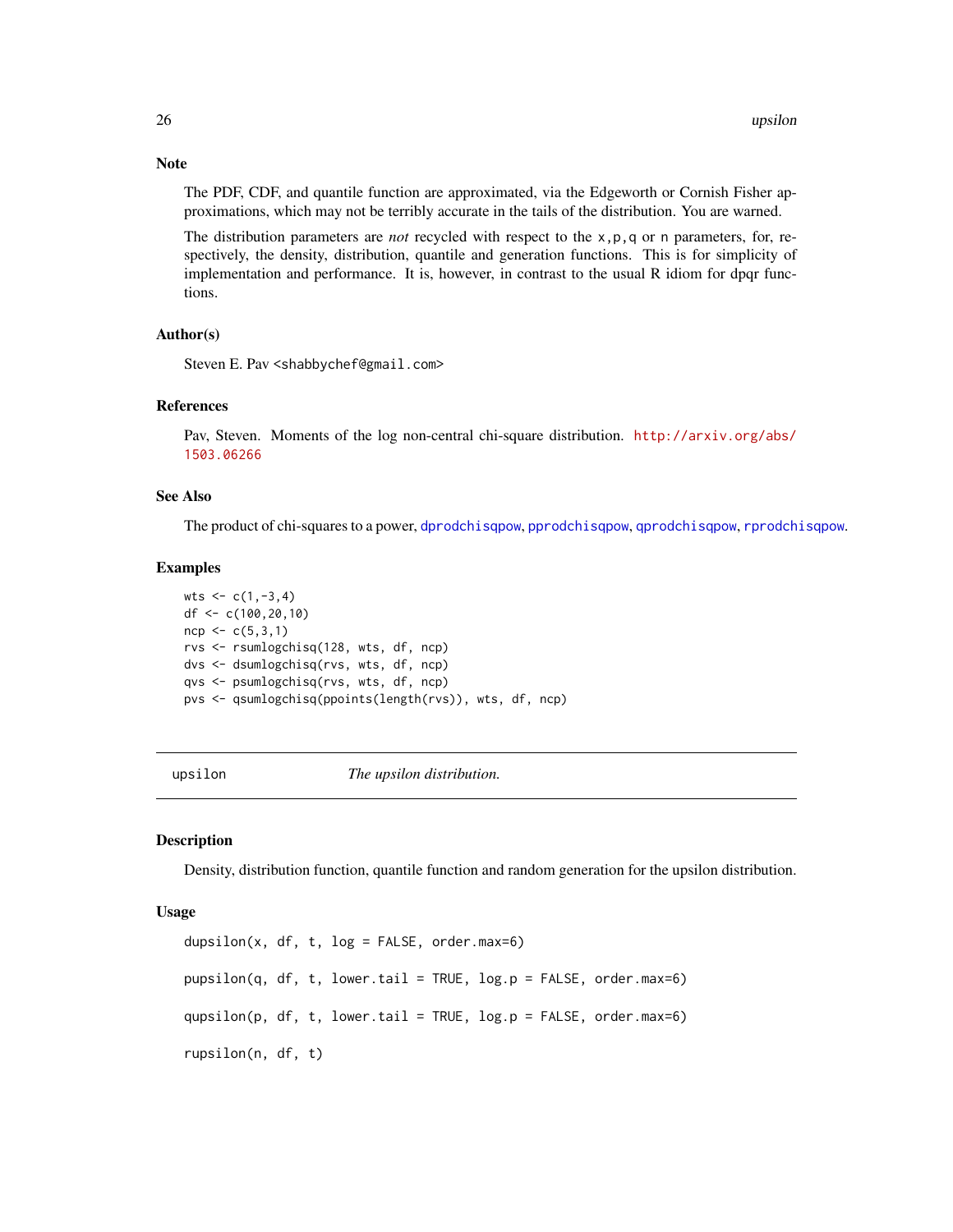#### upsilon 27

#### Arguments

| x, q       | vector of quantiles.                                                                                                                                     |
|------------|----------------------------------------------------------------------------------------------------------------------------------------------------------|
| df         | the degrees of freedom in the chi square. a vector. we do <i>not</i> vectorize over this<br>variable.                                                    |
| t          | the scaling parameter on the chi. a vector. should be the same length as df. we<br>do <i>not</i> vectorize over this variable.                           |
| log        | logical; if TRUE, densities $f$ are given as $log(f)$ .                                                                                                  |
| order.max  | the order to use in the approximate density, distribution, and quantile computa-<br>tions, via the Gram-Charlier, Edeworth, or Cornish-Fisher expansion. |
| p          | vector of probabilities.                                                                                                                                 |
| n          | number of observations.                                                                                                                                  |
| log.p      | logical; if TRUE, probabilities p are given as $log(p)$ .                                                                                                |
| lower.tail | logical; if TRUE (default), probabilities are $P[X \le x]$ , otherwise, $P[X > x]$ .                                                                     |

# Details

Suppose  $x_i \sim \chi^2(\nu_i)$  independently and independently of Z, a standard normal. Then

$$
\Upsilon = Z + \sum_i t_i \sqrt{x_i/\nu_i}
$$

takes an upsilon distribution with parameter vectors  $[\nu_1, \nu_2, \dots, \nu_k]'$ ,  $[t_1, t_2, ..., t_k]'$ .

The upsilon distribution is used in certain tests of the Sharpe ratio for independent observations, and generalizes the lambda prime distribution, which can be written as  $Z + t\sqrt{x/\nu}$ .

# Value

dupsilon gives the density, pupsilon gives the distribution function, qupsilon gives the quantile function, and rupsilon generates random deviates.

Invalid arguments will result in return value NaN with a warning.

# Note

the PDF and CDF are approximated by an Edgeworth expansion; the quantile function is approximated by a Cornish-Fisher expansion.

The PDF, CDF, and quantile function are approximated, via the Edgeworth or Cornish Fisher approximations, which may not be terribly accurate in the tails of the distribution. You are warned.

The distribution parameters are *not* recycled with respect to the x,p,q or n parameters, for, respectively, the density, distribution, quantile and generation functions. This is for simplicity of implementation and performance. It is, however, in contrast to the usual R idiom for dpqr functions.

# Author(s)

Steven E. Pav <shabbychef@gmail.com>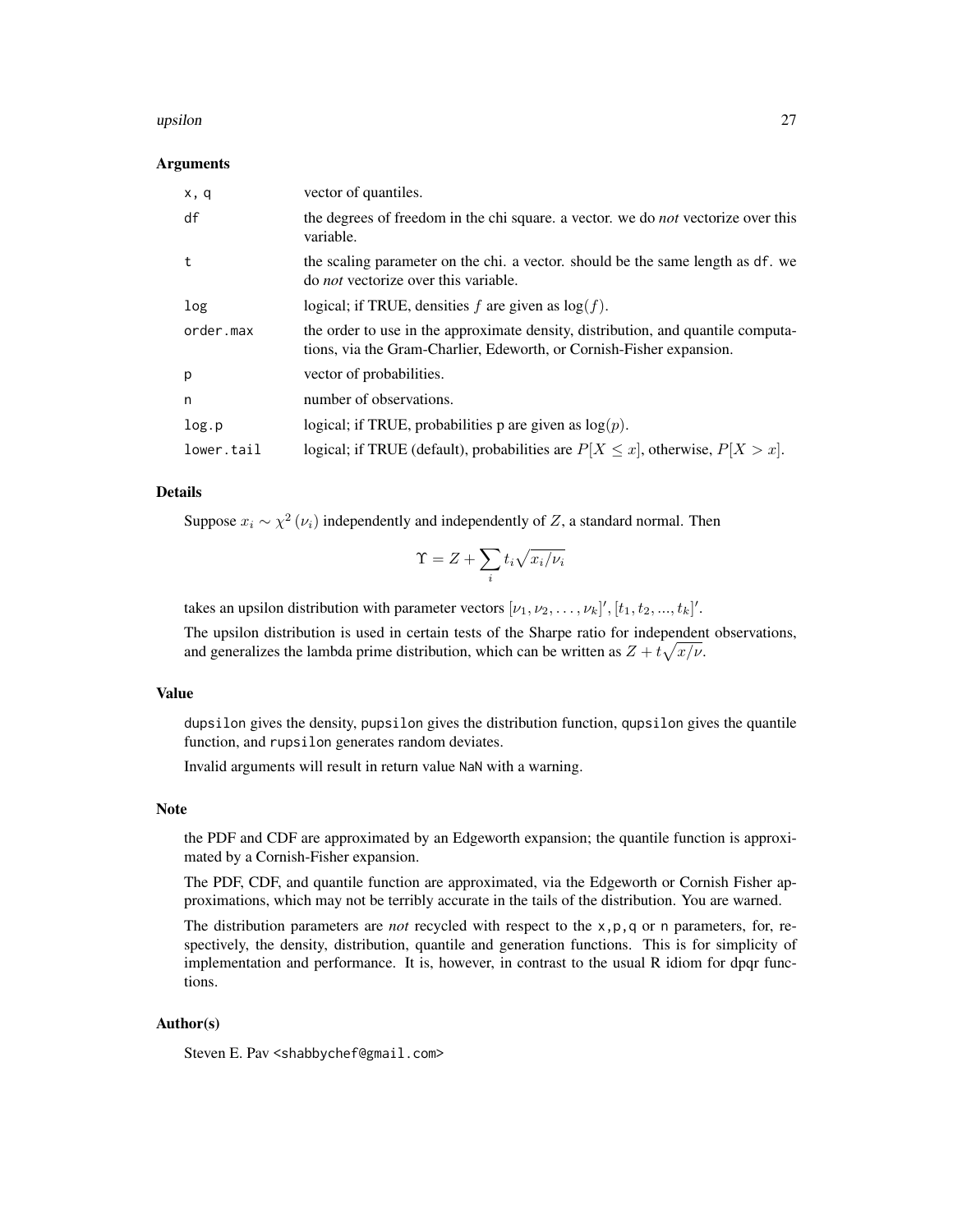## References

Lecoutre, Bruno. "Another look at confidence intervals for the noncentral t distribution." Journal of Modern Applied Statistical Methods 6, no. 1 (2007): 107–116. [https://digitalcommons.](https://digitalcommons.wayne.edu/cgi/viewcontent.cgi?article=1128&context=jmasm) [wayne.edu/cgi/viewcontent.cgi?article=1128&context=jmasm](https://digitalcommons.wayne.edu/cgi/viewcontent.cgi?article=1128&context=jmasm)

Lecoutre, Bruno. "Two useful distributions for Bayesian predictive procedures under normal models." Journal of Statistical Planning and Inference 79 (1999): 93–105.

Pav, Steven. "Inference on the Sharpe ratio via the upsilon distribution.' Arxiv (2015). [http:](http://arxiv.org/abs/1505.00829) [//arxiv.org/abs/1505.00829](http://arxiv.org/abs/1505.00829)

# See Also

lambda-prime distribution functions, dlambdap, plambdap, qlambdap, rlambdap. Sum of chi-squares to power distribution functions, [dsumchisqpow,psumchisqpow,qsumchisqpow,rsumchisqpow](#page-22-1).

# Examples

```
mydf <- c(100,30,50)
myt < -c(-1,3,5)rv <- rupsilon(500, df=mydf, t=myt)
d1 <- dupsilon(rv, df=mydf, t=myt)
plot(rv,d1)
p1 <- pupsilon(rv, df=mydf, t=myt)
# should be nearly uniform:
plot(ecdf(p1))
q1 <- qupsilon(ppoints(length(rv)),df=mydf,t=myt)
qqplot(x=rv,y=q1)
if (require(SharpeR)) {
  ope <- 252
  n.sim <- 500
  n.term <- 3
  set.seed(234234)
  pp <- replicate(n.sim,{
    # these are population parameters
    a <- rnorm(n.term)
    psi <- 6 * rnorm(length(a)) / sqrt(ope)
    b \leq -\text{sum}(a * psi)df \leftarrow 100 + ceiling(200 * runif(length(psi)))
    comm <- 1 / sqrt(sum(a^2 / df))
    cdf \leftarrow df - 1# now independent draws from the SR distribution:
    x <- rsr(length(df), df, zeta=psi, ope=1)
    # now compute a p-value under the true null
    pupsilon(comm * b,df=cdf,t=comm*a*x)
  })
```
<span id="page-27-0"></span>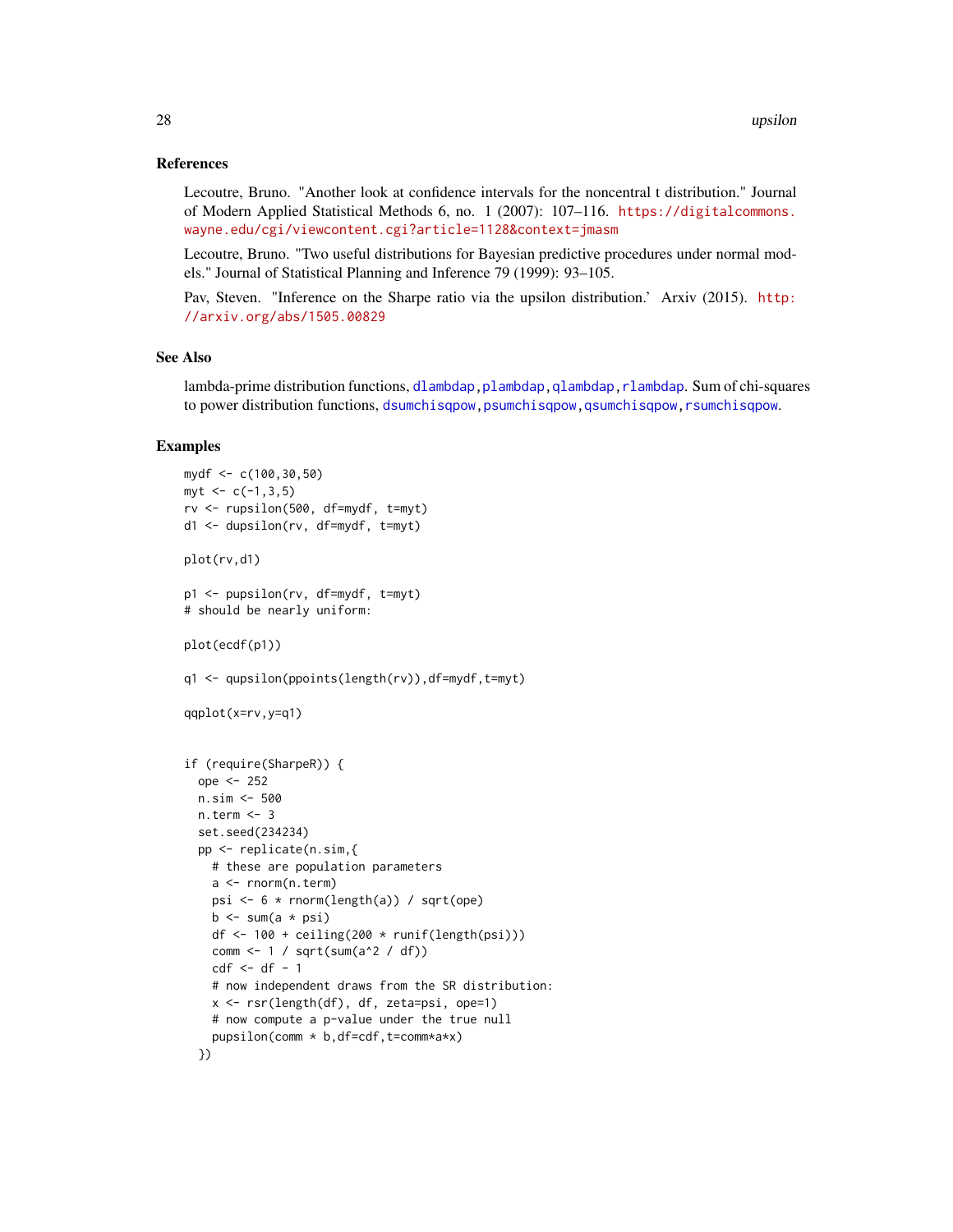upsilon 29

```
# ought to be uniform:
  plot(ecdf(pp))
}
```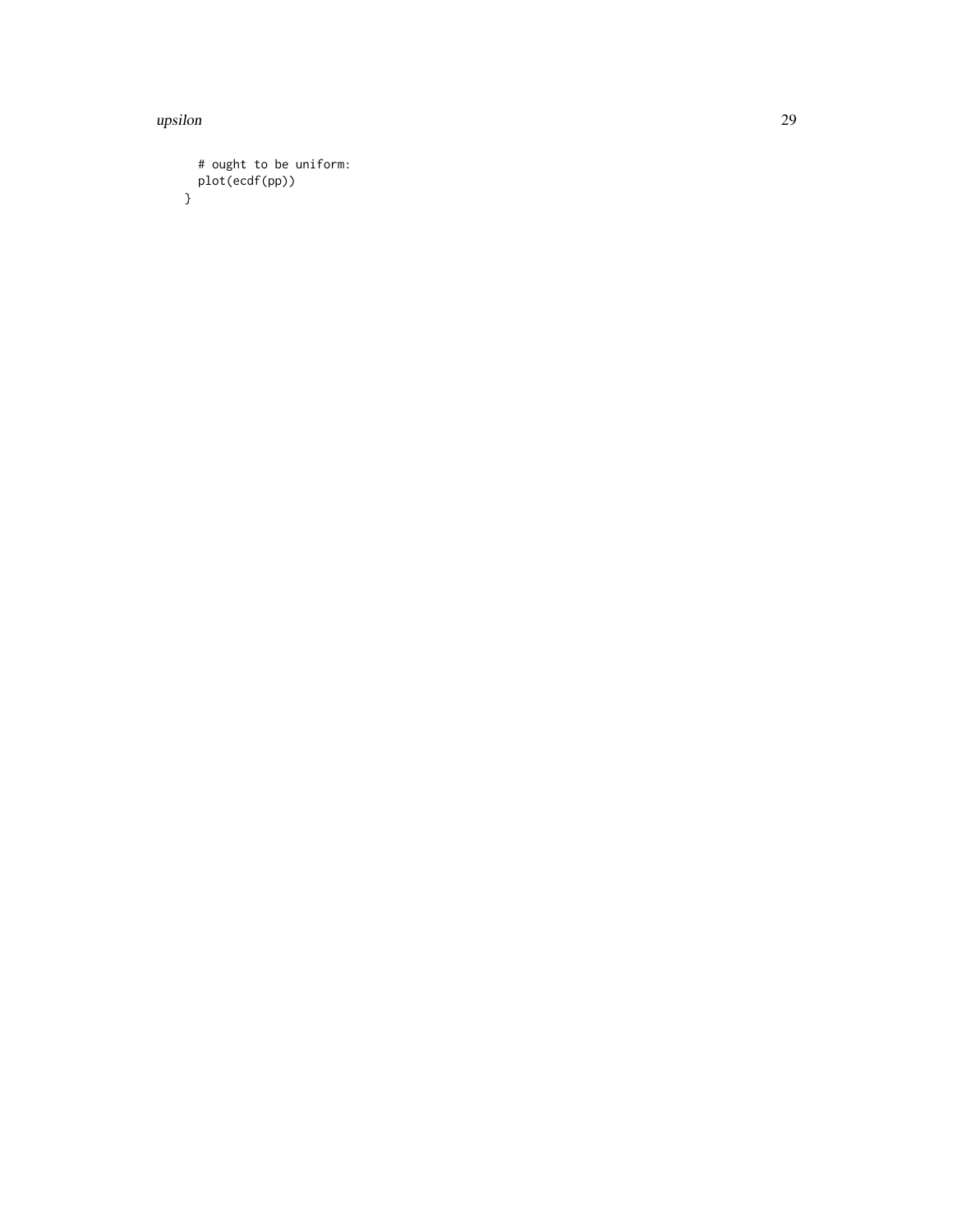# <span id="page-29-0"></span>Index

∗Topic distribution dnbeta, [2](#page-1-0) dneta, [4](#page-3-0) dnf, [6](#page-5-0) dnt, [7](#page-6-0) kprime, [9](#page-8-0) lambdap, [11](#page-10-0) prodchisqpow, [13](#page-12-0) proddnf, [15](#page-14-0) prodnormal, [17](#page-16-0) sumchisqpow, [23](#page-22-0) sumlogchisq, [24](#page-23-0) upsilon, [26](#page-25-0) ∗Topic package sadists, [19](#page-18-0) ddnbeta, *[5](#page-4-0)* ddnbeta *(*dnbeta*)*, [2](#page-1-0) ddneta *(*dneta*)*, [4](#page-3-0) ddnf, *[3](#page-2-0)*, *[16](#page-15-0)* ddnf *(*dnf*)*, [6](#page-5-0) ddnt, *[5](#page-4-0)* ddnt *(*dnt*)*, [7](#page-6-0) df, *[7](#page-6-0)* dkprime, *[13](#page-12-0)* dkprime *(*kprime*)*, [9](#page-8-0) dlambdap, *[11](#page-10-0)*, *[28](#page-27-0)* dlambdap *(*lambdap*)*, [11](#page-10-0) dnbeta, [2](#page-1-0) dneta, [4](#page-3-0) dnf, [6](#page-5-0) dnt, [7](#page-6-0) dprodchisqpow, *[26](#page-25-0)* dprodchisqpow *(*prodchisqpow*)*, [13](#page-12-0) dproddnf *(*proddnf*)*, [15](#page-14-0) dprodnormal *(*prodnormal*)*, [17](#page-16-0) dsumchisqpow, *[15](#page-14-0)*, *[28](#page-27-0)* dsumchisqpow *(*sumchisqpow*)*, [23](#page-22-0) dsumlogchisq, *[15,](#page-14-0) [16](#page-15-0)* dsumlogchisq *(*sumlogchisq*)*, [24](#page-23-0)

dt, *[9](#page-8-0)*, *[11](#page-10-0)*, *[13](#page-12-0)* dupsilon, *[13](#page-12-0)*, *[15](#page-14-0)*, *[24](#page-23-0)* dupsilon *(*upsilon*)*, [26](#page-25-0) kprime, [9](#page-8-0) lambdap, [11](#page-10-0) pdnbeta, *[5](#page-4-0)* pdnbeta *(*dnbeta*)*, [2](#page-1-0) pdneta *(*dneta*)*, [4](#page-3-0) pdnf, *[3](#page-2-0)*, *[16](#page-15-0)* pdnf *(*dnf*)*, [6](#page-5-0) pdnt, *[5](#page-4-0)* pdnt *(*dnt*)*, [7](#page-6-0) pf, *[7](#page-6-0)* pkprime, *[13](#page-12-0)* pkprime *(*kprime*)*, [9](#page-8-0) plambdap, *[11](#page-10-0)*, *[28](#page-27-0)* plambdap *(*lambdap*)*, [11](#page-10-0) pprodchisqpow, *[26](#page-25-0)* pprodchisqpow *(*prodchisqpow*)*, [13](#page-12-0) pproddnf *(*proddnf*)*, [15](#page-14-0) pprodnormal *(*prodnormal*)*, [17](#page-16-0) prodchisqpow, [13](#page-12-0) proddnf, [15](#page-14-0) prodnormal, [17](#page-16-0) psumchisqpow, *[15](#page-14-0)*, *[28](#page-27-0)* psumchisqpow *(*sumchisqpow*)*, [23](#page-22-0) psumlogchisq, *[15,](#page-14-0) [16](#page-15-0)* psumlogchisq *(*sumlogchisq*)*, [24](#page-23-0) pt, *[9](#page-8-0)*, *[11](#page-10-0)*, *[13](#page-12-0)* pupsilon, *[13](#page-12-0)*, *[15](#page-14-0)*, *[24](#page-23-0)* pupsilon *(*upsilon*)*, [26](#page-25-0) qdnbeta, *[5](#page-4-0)*

qdnbeta *(*dnbeta*)*, [2](#page-1-0) qdneta *(*dneta*)*, [4](#page-3-0) qdnf, *[3](#page-2-0)*, *[16](#page-15-0)* qdnf *(*dnf*)*, [6](#page-5-0)